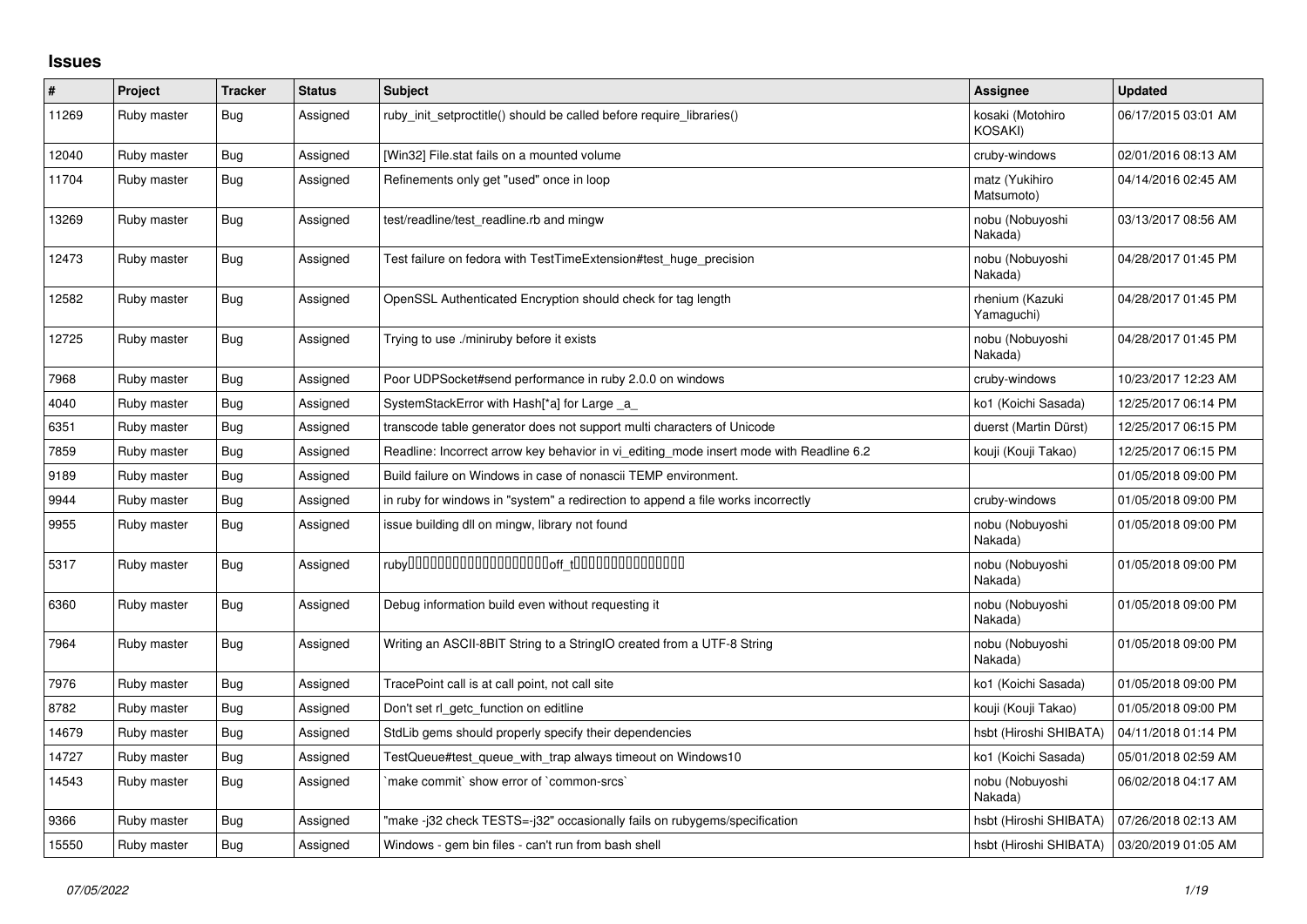| $\vert$ # | Project     | <b>Tracker</b> | <b>Status</b> | <b>Subject</b>                                                                                                            | <b>Assignee</b>               | <b>Updated</b>      |
|-----------|-------------|----------------|---------------|---------------------------------------------------------------------------------------------------------------------------|-------------------------------|---------------------|
| 11526     | Ruby master | Bug            | Assigned      | Streaming HTTP requests are not idempotent and should not be retried                                                      | naruse (Yui NARUSE)           | 07/01/2019 09:16 PM |
| 10919     | Ruby master | <b>Bug</b>     | Assigned      | [gem install] installs multipe platforms                                                                                  | hsbt (Hiroshi SHIBATA)        | 07/30/2019 07:44 AM |
| 9115      | Ruby master | Bug            | Assigned      | Logger traps all exceptions; breaks Timeout                                                                               | sonots (Naotoshi Seo)         | 08/20/2019 12:47 PM |
| 595       | Ruby master | <b>Bug</b>     | Assigned      | Fiber ignores ensure clause                                                                                               | ioquatix (Samuel<br>Williams) | 12/29/2019 10:37 AM |
| 11531     | Ruby master | <b>Bug</b>     | Assigned      | IPAddr#== implements wrong logic                                                                                          | knu (Akinori MUSHA)           | 12/29/2019 12:50 PM |
| 5334      | Ruby master | <b>Bug</b>     | Assigned      | Segmentation fault in InternetExplorer IServiceProvider interface                                                         | suke (Masaki Suketa)          | 12/30/2019 03:00 AM |
| 8299      | Ruby master | <b>Bug</b>     | Assigned      | Minor error in float parsing                                                                                              | nobu (Nobuyoshi<br>Nakada)    | 12/30/2019 03:00 AM |
| 5179      | Ruby master | <b>Bug</b>     | Assigned      | Complex#rationalize and to r with approximate zeros                                                                       | mrkn (Kenta Murata)           | 01/17/2020 03:00 AM |
| 16819     | Ruby master | <b>Bug</b>     | Assigned      | Line reporting off by one when reporting line of a hash?                                                                  | ko1 (Koichi Sasada)           | 06/16/2020 05:57 PM |
| 17289     | Ruby master | <b>Bug</b>     | Assigned      | Time#strftime occurs Segmentation Fault on ruby-2.7.2p137                                                                 | shyouhei (Shyouhei<br>Urabe)  | 11/05/2020 07:57 AM |
| 15499     | Ruby master | Bug            | Assigned      | Breaking behavior on ruby 2.6: rb thread call without gyl doesn't invoke unblock function when used on<br>the main thread | ko1 (Koichi Sasada)           | 01/05/2021 02:24 AM |
| 17578     | Ruby master | <b>Bug</b>     | Assigned      | mkmf experimental C++ Support                                                                                             | nobu (Nobuyoshi<br>Nakada)    | 01/27/2021 03:51 AM |
| 16694     | Ruby master | Bug            | Assigned      | JIT vs hardened GCC with PCH                                                                                              | k0kubun (Takashi<br>Kokubun)  | 02/02/2021 07:38 AM |
| 16842     | Ruby master | Bug            | Assigned      | inspect` prints the UTF-8 character U+0085 (NEXT LINE) verbatim even though it is not printable                           | duerst (Martin Dürst)         | 02/26/2021 05:43 AM |
| 13513     | Ruby master | <b>Bug</b>     | Assigned      | Resolv::DNS::Message.decode hangs after detecting truncation in UDP messages                                              | akr (Akira Tanaka)            | 03/08/2021 11:35 PM |
| 17678     | Ruby master | <b>Bug</b>     | Assigned      | Ractors do not restart after fork                                                                                         | ko1 (Koichi Sasada)           | 03/09/2021 12:42 AM |
| 17677     | Ruby master | <b>Bug</b>     | Assigned      | Ractor crashes fork when blocking                                                                                         | ko1 (Koichi Sasada)           | 03/09/2021 12:42 AM |
| 17676     | Ruby master | Bug            | Assigned      | Accessing ENV from Ractor raises IsolationError                                                                           | ko1 (Koichi Sasada)           | 03/09/2021 02:37 AM |
| 9010      | Ruby master | Bug            | Assigned      | /configure --prefix= cannot handle directories with spaces                                                                | nobu (Nobuyoshi<br>Nakada)    | 04/26/2021 10:38 PM |
| 13298     | Ruby master | Bug            | Assigned      | mingw SEGV TestEnumerable#test callcc                                                                                     | nobu (Nobuyoshi<br>Nakada)    | 06/04/2021 03:41 AM |
| 16951     | Ruby master | <b>Bug</b>     | Assigned      | Consistently referer dependencies                                                                                         | hsbt (Hiroshi SHIBATA)        | 06/17/2021 06:15 AM |
| 17664     | Ruby master | Bug            | Assigned      | Behavior of sockets changed in Ruby 3.0 to non-blocking                                                                   | ioquatix (Samuel<br>Williams) | 07/12/2021 10:28 AM |
| 16836     | Ruby master | Bug            | Assigned      | configure-time LDFLAGS leak into ruby pkg-config file                                                                     | nobu (Nobuyoshi<br>Nakada)    | 08/14/2021 09:10 AM |
| 13864     | Ruby master | <b>Bug</b>     | Assigned      | Rinda multicast test failures due to missing default route                                                                | seki (Masatoshi Seki)         | 08/17/2021 07:16 AM |
| 18142     | Ruby master | <b>Bug</b>     | Assigned      | Segmentation fault with Ruby 3.0.2                                                                                        | k0kubun (Takashi<br>Kokubun)  | 09/02/2021 07:43 AM |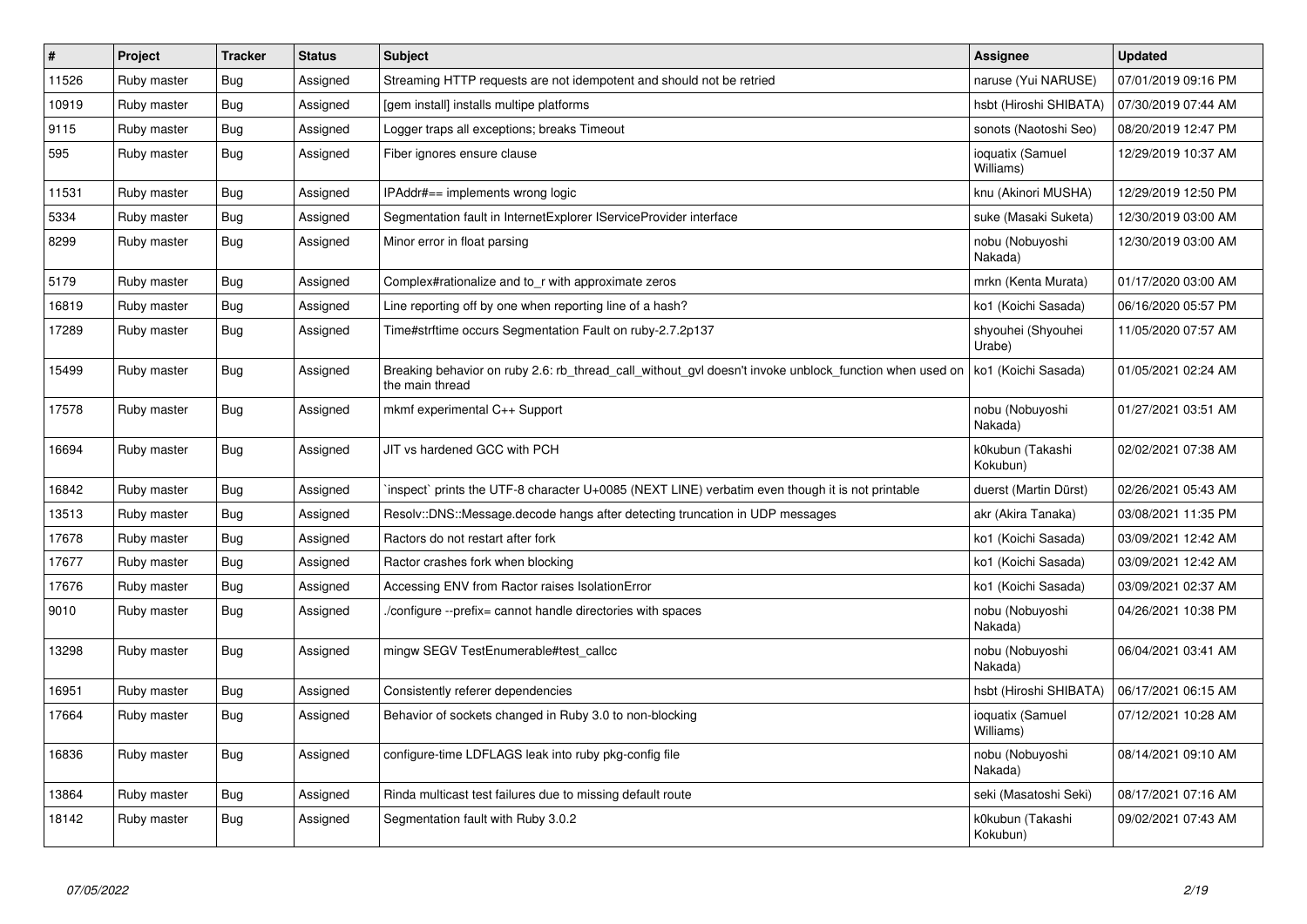| $\pmb{\#}$ | Project     | <b>Tracker</b> | <b>Status</b> | <b>Subject</b>                                                                                                                                                      | <b>Assignee</b>             | <b>Updated</b>      |
|------------|-------------|----------------|---------------|---------------------------------------------------------------------------------------------------------------------------------------------------------------------|-----------------------------|---------------------|
| 12436      | Ruby master | Bug            | Assigned      | newline argument of File.open seems not respected on Windows                                                                                                        | nobu (Nobuyoshi<br>Nakada)  | 10/25/2021 09:07 AM |
| 16497      | Ruby master | Bug            | Assigned      | StringIO#internal_encoding is broken (more severely in 2.7)                                                                                                         | nobu (Nobuyoshi<br>Nakada)  | 10/26/2021 04:31 PM |
| 17478      | Ruby master | Bug            | Assigned      | Ruby3.0 is slower than Ruby2.7.2 when parsing a large CSV file                                                                                                      | kou (Kouhei Sutou)          | 11/24/2021 05:12 AM |
| 16776      | Ruby master | <b>Bug</b>     | Assigned      | Regression in coverage library                                                                                                                                      | ko1 (Koichi Sasada)         | 11/24/2021 07:26 AM |
| 18337      | Ruby master | Bug            | Assigned      | Ruby allows zero-width characters in identifiers                                                                                                                    | duerst (Martin Dürst)       | 11/24/2021 09:13 AM |
| 13671      | Ruby master | <b>Bug</b>     | Assigned      | Regexp with lookbehind and case-insensitivity raises RegexpError only on strings with certain characters                                                            | duerst (Martin Dürst)       | 11/30/2021 04:42 AM |
| 17516      | Ruby master | Bug            | Assigned      | forking in a ractor causes Ruby to crash                                                                                                                            | ko1 (Koichi Sasada)         | 11/30/2021 05:26 AM |
| 18034      | Ruby master | Bug            | Assigned      | Segmentation fault fiddle with `--enable-bundled-libffi` and macOS                                                                                                  | kou (Kouhei Sutou)          | 11/30/2021 07:39 AM |
| 18355      | Ruby master | Bug            | Assigned      | require("pathname") within rack application chnages behaviors of Pathname methods, such as<br>absolute?(), when there are two versions of 'pathname' gem installed. | hsbt (Hiroshi SHIBATA)      | 11/30/2021 08:01 AM |
| 14090      | Ruby master | <b>Bug</b>     | Assigned      | TestGc#test_interrupt_in_finalizer` fails very rarely                                                                                                               | ko1 (Koichi Sasada)         | 12/02/2021 07:24 PM |
| 17998      | Ruby master | <b>Bug</b>     | Assigned      | ractor: process hanging (with ractors initialized, but not being used)                                                                                              | ko1 (Koichi Sasada)         | 12/02/2021 08:17 PM |
| 18024      | Ruby master | Bug            | Assigned      | Ractor crashes when connections are closed in multiple Ractors                                                                                                      | ko1 (Koichi Sasada)         | 12/14/2021 04:41 PM |
| 18381      | Ruby master | <b>Bug</b>     | Assigned      | Default vs Bundled gems                                                                                                                                             | hsbt (Hiroshi SHIBATA)      | 12/15/2021 11:09 AM |
| 17826      | Ruby master | Bug            | Assigned      | Ractor#take hangs if used in multiple Threads                                                                                                                       | ko1 (Koichi Sasada)         | 12/15/2021 01:30 PM |
| 18572      | Ruby master | Bug            | Assigned      | Performance regression when invoking refined methods                                                                                                                | ko1 (Koichi Sasada)         | 02/10/2022 12:48 AM |
| 18169      | Ruby master | <b>Bug</b>     | Assigned      | Local copies of gemified libraries are being released out of sync with their gems                                                                                   | hsbt (Hiroshi SHIBATA)      | 02/25/2022 05:40 PM |
| 17196      | Ruby master | <b>Bug</b>     | Assigned      | Segmentation Fault with Socket#close in Ractors                                                                                                                     | ko1 (Koichi Sasada)         | 03/20/2022 01:52 PM |
| 18727      | Ruby master | <b>Bug</b>     | Assigned      | Make failed on x86_64-cygwin (LoadError)                                                                                                                            | peterzhu2118 (Peter<br>Zhu) | 04/16/2022 05:15 AM |
| 18677      | Ruby master | Bug            | Assigned      | BigDecimal#power (**) returns FloatDomainError when passing an infinite parameter                                                                                   | mrkn (Kenta Murata)         | 04/20/2022 02:04 AM |
| 18133      | Ruby master | Bug            | Assigned      | LTO: TestGCCompact#test_ast_compacts segfaults on i686                                                                                                              |                             | 04/23/2022 04:19 PM |
| 12442      | Ruby master | Bug            | Assigned      | TestArgf#test_textmode fails on cygwin                                                                                                                              | cruby-cygwin                | 05/19/2022 08:20 AM |
| 12444      | Ruby master | Bug            | Assigned      | Segmentation fault when running TestException#test_machine_stackoverflow on cygwin                                                                                  | cruby-cygwin                | 05/19/2022 08:20 AM |
| 12445      | Ruby master | Bug            | Assigned      | Testing TestlO#test_open_fifo_does_not_block_other_threads results in deadlock on cygwin                                                                            | cruby-cygwin                | 05/19/2022 08:20 AM |
| 12506      | Ruby master | Bug            | Assigned      | On cygwin, Feature #5994 does not work                                                                                                                              | cruby-cygwin                | 05/19/2022 08:20 AM |
| 13999      | Ruby master | <b>Bug</b>     | Assigned      | Cygwin DDD ripper_state_lex.rb DDDDDDDD                                                                                                                             | cruby-cygwin                | 05/19/2022 08:20 AM |
| 17882      | Ruby master | <b>Bug</b>     | Assigned      | bootstraptest/test_ractor.rb:224 segfaults on Cygwin                                                                                                                | cruby-cygwin                | 05/19/2022 08:20 AM |
| 18790      | Ruby master | Bug            | Assigned      | cannot load such file -- digest (LoadError)                                                                                                                         | hsbt (Hiroshi SHIBATA)      | 06/06/2022 12:41 AM |
| 18464      | Ruby master | Bug            | Assigned      | RUBY_INTERNAL_EVENT_NEWOBJ tracepoint causes an interpreter crash when combined with<br>Ractors                                                                     | ko1 (Koichi Sasada)         | 06/08/2022 08:25 AM |
| 14607      | Ruby master | Bug            | Assigned      | Fix use of the rb profile frames start parameter                                                                                                                    | ko1 (Koichi Sasada)         | 06/09/2022 06:12 AM |
| 8445       | Ruby master | <b>Bug</b>     | Assigned      | IO.open and IO#set_enconding does not support :fallback option                                                                                                      | akr (Akira Tanaka)          | 06/14/2022 06:02 AM |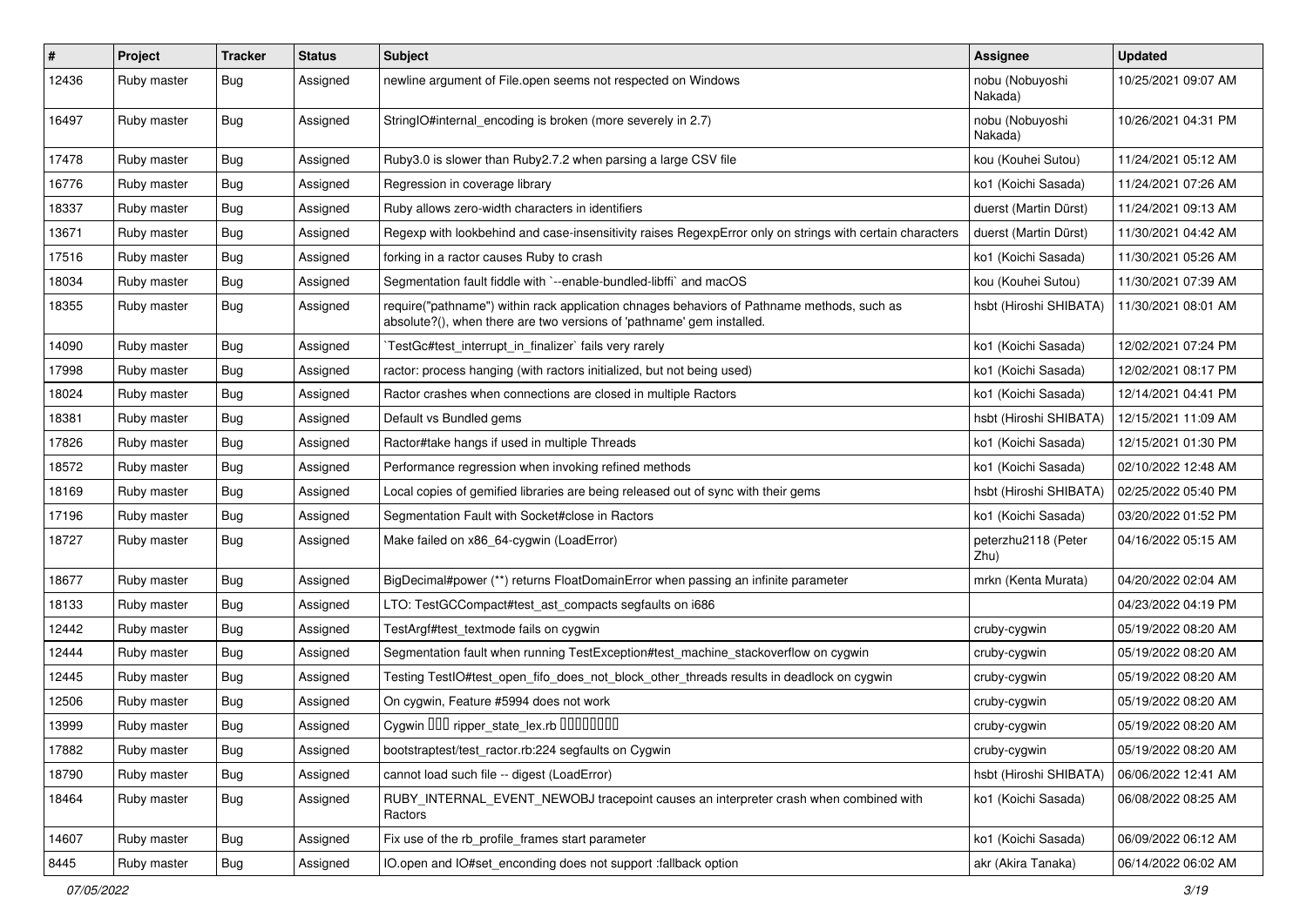| $\sharp$ | Project     | Tracker | <b>Status</b> | <b>Subject</b>                                                                                                         | <b>Assignee</b>                       | <b>Updated</b>      |
|----------|-------------|---------|---------------|------------------------------------------------------------------------------------------------------------------------|---------------------------------------|---------------------|
| 18808    | Ruby master | Bug     | Assigned      | Cannot compile ruby 3.1.2 on powerpc64le-linux without disabling the jit features                                      | k0kubun (Takashi<br>Kokubun)          | 06/20/2022 10:40 AM |
| 17679    | Ruby master | Bug     | Assigned      | Ractor incoming channel can consume unlimited resources                                                                | ko1 (Koichi Sasada)                   | 06/30/2022 10:49 AM |
| 8083     | Ruby master | Feature | Assigned      | Exit status is limited to one-byte values which is invalid for Windows                                                 | cruby-windows                         | 03/14/2013 08:26 PM |
| 7518     | Ruby master | Feature | Assigned      | Fiddle::Pointer#to_str and Fiddle::Pointer#to_int should be removed                                                    | tenderlovemaking<br>(Aaron Patterson) | 08/15/2013 04:56 AM |
| 8959     | Ruby master | Feature | Assigned      | Allow top level prepend                                                                                                | nobu (Nobuyoshi<br>Nakada)            | 10/16/2013 03:22 AM |
| 9755     | Ruby master | Feature | Assigned      | Thread::Backtrace::Location#defined class                                                                              | ko1 (Koichi Sasada)                   | 04/18/2014 09:22 AM |
| 9768     | Ruby master | Feature | Assigned      | Method that is visible only within a certain module/class                                                              | matz (Yukihiro<br>Matsumoto)          | 04/25/2014 06:43 AM |
| 9816     | Ruby master | Feature | Assigned      | 00000000000000000000                                                                                                   | matz (Yukihiro<br>Matsumoto)          | 10/28/2014 08:29 AM |
| 10481    | Ruby master | Feature | Assigned      | Add "if" and "unless" clauses to rescue statements                                                                     | matz (Yukihiro<br>Matsumoto)          | 01/18/2015 02:46 PM |
| 11028    | Ruby master | Feature | Assigned      | standalone running single file (zipped archives of ruby code) running **without installation** using "gem<br>install " | matz (Yukihiro<br>Matsumoto)          | 04/04/2015 01:44 AM |
| 10782    | Ruby master | Feature | Assigned      | Patch: Add constants for BigDecimal for ZERO, ONE, TEN                                                                 | mrkn (Kenta Murata)                   | 05/21/2015 08:13 AM |
| 10459    | Ruby master | Feature | Assigned      | [PATCH] rfc3339 method for Time                                                                                        | akr (Akira Tanaka)                    | 05/21/2015 08:14 AM |
| 9830     | Ruby master | Feature | Assigned      | Support for GOST private/public keys                                                                                   |                                       | 09/13/2015 03:10 AM |
| 6047     | Ruby master | Feature | Assigned      | read_all: Grow buffer exponentially in generic case                                                                    |                                       | 09/13/2015 03:19 AM |
| 6133     | Ruby master | Feature | Assigned      | SSLSocket <sup>[</sup> shutdown <sup>[11]</sup>                                                                        |                                       | 09/13/2015 03:22 AM |
| 6769     | Ruby master | Feature | Assigned      | rbinstall.rb: install both src and batch files separetely                                                              | nobu (Nobuyoshi<br>Nakada)            | 10/30/2015 12:38 PM |
| 8839     | Ruby master | Feature | Assigned      | Class and module should return the class or module that was opened                                                     | matz (Yukihiro<br>Matsumoto)          | 12/28/2015 08:36 AM |
| 7314     | Ruby master | Feature | Assigned      | Convert Proc to Lambda doesn't work in MRI                                                                             | matz (Yukihiro<br>Matsumoto)          | 05/21/2016 09:15 AM |
| 12281    | Ruby master | Feature | Assigned      | Allow lexically scoped use of refinements with `using {}` block syntax                                                 | shugo (Shugo Maeda)                   | 06/13/2016 07:44 AM |
| 6265     | Ruby master | Feature | Assigned      | Remove 'useless' 'concatenation' syntax                                                                                | naruse (Yui NARUSE)                   | 08/10/2016 02:36 AM |
| 12497    | Ruby master | Feature | Assigned      | GMP version of divmod may be slower                                                                                    | akr (Akira Tanaka)                    | 08/10/2016 03:11 AM |
| 6842     | Ruby master | Feature | Assigned      | Add Optional Arguments to String#strip                                                                                 | matz (Yukihiro<br>Matsumoto)          | 08/24/2016 05:50 AM |
| 12653    | Ruby master | Feature | Assigned      | Use wide WinAPI for rb_w32_getcwd                                                                                      | usa (Usaku<br>NAKAMURA)               | 09/12/2016 06:35 AM |
| 12848    | Ruby master | Feature | Assigned      | Crazy idea: Allow regex definition for methods (Do not take it seriously please)                                       |                                       | 10/18/2016 12:17 AM |
| 12676    | Ruby master | Feature | Assigned      | Significant performance increase, and code conciseness, for prime_division method in prime.rb                          | marcandre (Marc-Andre<br>Lafortune)   | 11/18/2016 03:46 PM |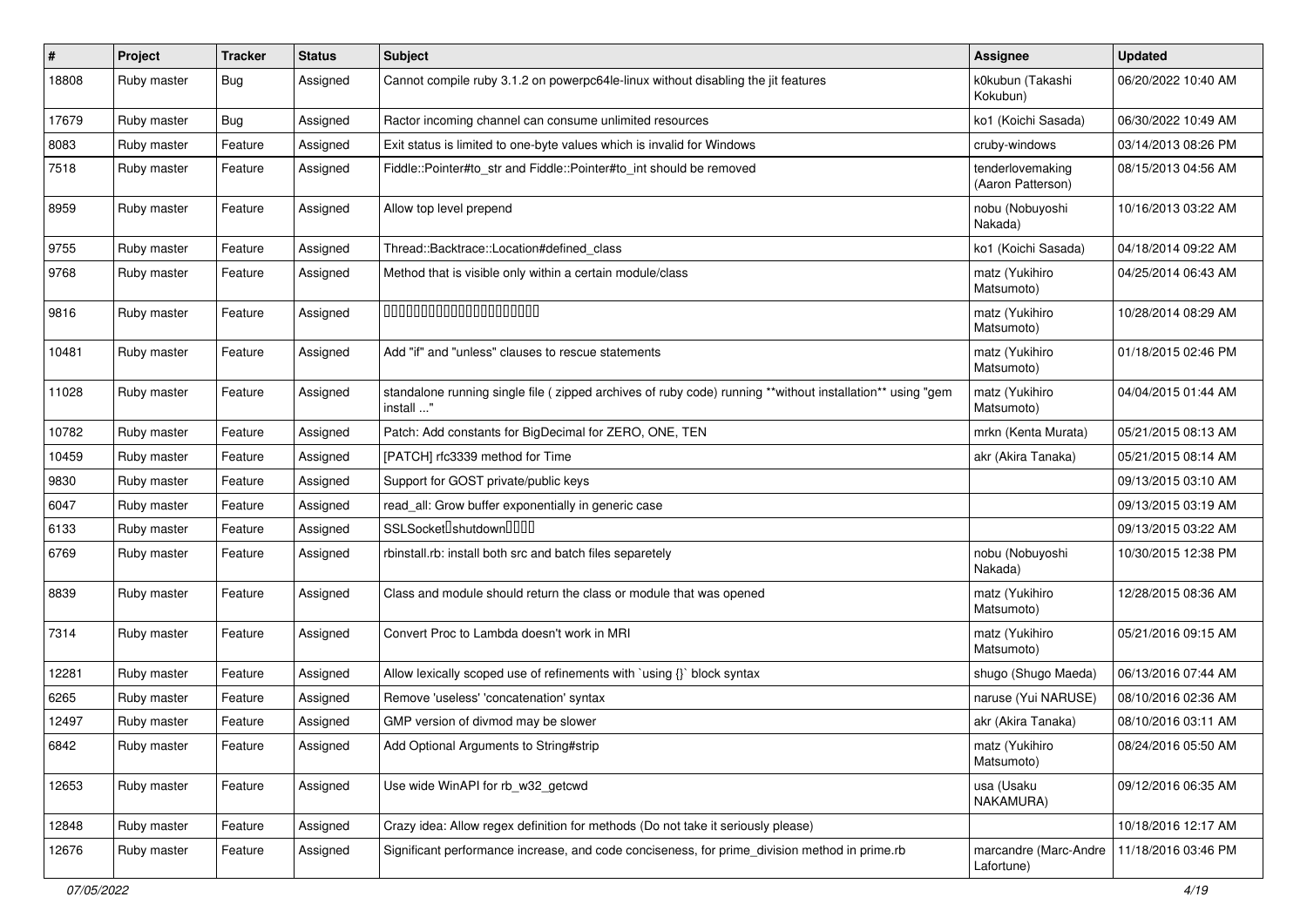| $\pmb{\#}$ | Project     | <b>Tracker</b> | <b>Status</b> | <b>Subject</b>                                                                              | Assignee                           | <b>Updated</b>      |
|------------|-------------|----------------|---------------|---------------------------------------------------------------------------------------------|------------------------------------|---------------------|
| 8960       | Ruby master | Feature        | Assigned      | Add Exception#backtrace_locations                                                           | ko1 (Koichi Sasada)                | 11/25/2016 02:15 PM |
| 12813      | Ruby master | Feature        | Assigned      | Calling chunk_while, slice_after, slice_before, slice_when with no block                    | matz (Yukihiro<br>Matsumoto)       | 12/06/2016 12:58 PM |
| 13047      | Ruby master | Feature        | Assigned      | Use String literal instead of `String#+` for multiline pretty-printing of multiline strings | akr (Akira Tanaka)                 | 02/22/2017 07:09 AM |
| 13388      | Ruby master | Feature        | Assigned      | gc.c: Add GC.get_parameters and .set_parameters                                             | ko1 (Koichi Sasada)                | 03/30/2017 10:52 AM |
| 13252      | Ruby master | Feature        | Assigned      | C API for creating strings without copying                                                  | ko1 (Koichi Sasada)                | 04/17/2017 07:22 AM |
| 13577      | Ruby master | Feature        | Assigned      | Digest file accidentally receives File object but uses file path                            | nobu (Nobuyoshi<br>Nakada)         | 05/20/2017 06:50 PM |
| 13721      | Ruby master | Feature        | Assigned      | [PATCH] net/imap: dedupe attr keys in Net::IMAP::FetchData                                  | normalperson (Eric<br>Wong)        | 07/27/2017 09:51 AM |
| 13516      | Ruby master | Feature        | Assigned      | Improve the text of the circular require warning                                            | nobu (Nobuyoshi<br>Nakada)         | 08/31/2017 05:49 AM |
| 13221      | Ruby master | Feature        | Assigned      | [PATCH] gems/bundled_gems: add "curses" RubyGem                                             | naruse (Yui NARUSE)                | 09/25/2017 06:32 PM |
| 13610      | Ruby master | Feature        | Assigned      | IPAddr doesn't provide helpful methods to get the subnet or IP address                      | knu (Akinori MUSHA)                | 10/20/2017 01:13 AM |
| 11955      | Ruby master | Feature        | Assigned      | Expose Object that Receives logs in Logger                                                  | sonots (Naotoshi Seo)              | 11/09/2017 11:35 AM |
| 14066      | Ruby master | Feature        | Assigned      | Add CAA DNS RR on Resolv                                                                    | akr (Akira Tanaka)                 | 11/10/2017 06:50 AM |
| 2324       | Ruby master | Feature        | Assigned      | Dir instance methods for relative path                                                      | nobu (Nobuyoshi<br>Nakada)         | 12/25/2017 05:58 PM |
| 3608       | Ruby master | Feature        | Assigned      | Enhancing Pathname#each child to be lazy                                                    | akr (Akira Tanaka)                 | 12/25/2017 06:14 PM |
| 3731       | Ruby master | Feature        | Assigned      | Easier Embedding API for Ruby                                                               | ko1 (Koichi Sasada)                | 12/25/2017 06:14 PM |
| 3953       | Ruby master | Feature        | Assigned      | TCPSocket / UDPSocket do not accept IPAddr objects.                                         | knu (Akinori MUSHA)                | 12/25/2017 06:14 PM |
| 4247       | Ruby master | Feature        | Assigned      | New features for Array#sample, Array#choice                                                 | mame (Yusuke Endoh)                | 12/25/2017 06:14 PM |
| 4464       | Ruby master | Feature        | Assigned      | [PATCH] add Fcntl::Flock object for easier use of POSIX file locks                          | kosaki (Motohiro<br><b>KOSAKI)</b> | 12/25/2017 06:14 PM |
| 4514       | Ruby master | Feature        | Assigned      | #deep_clone and #deep_dup for Objects                                                       | matz (Yukihiro<br>Matsumoto)       | 12/25/2017 06:14 PM |
| 4521       | Ruby master | Feature        | Assigned      | NoMethodError#message may take very long to execute                                         | matz (Yukihiro<br>Matsumoto)       | 12/25/2017 06:14 PM |
| 4592       | Ruby master | Feature        | Assigned      | Tempfile0000000                                                                             | matz (Yukihiro<br>Matsumoto)       | 12/25/2017 06:14 PM |
| 4818       | Ruby master | Feature        | Assigned      | Add method marshalable?                                                                     | matz (Yukihiro<br>Matsumoto)       | 12/25/2017 06:15 PM |
| 4924       | Ruby master | Feature        | Assigned      | mkmf have header fails with C++ headers                                                     | nobu (Nobuyoshi<br>Nakada)         | 12/25/2017 06:15 PM |
| 5064       | Ruby master | Feature        | Assigned      | HTTP user-agent class                                                                       | matz (Yukihiro<br>Matsumoto)       | 12/25/2017 06:15 PM |
| 5133       | Ruby master | Feature        | Assigned      | Array#unzip as an alias of Array#transpose                                                  | mrkn (Kenta Murata)                | 12/25/2017 06:15 PM |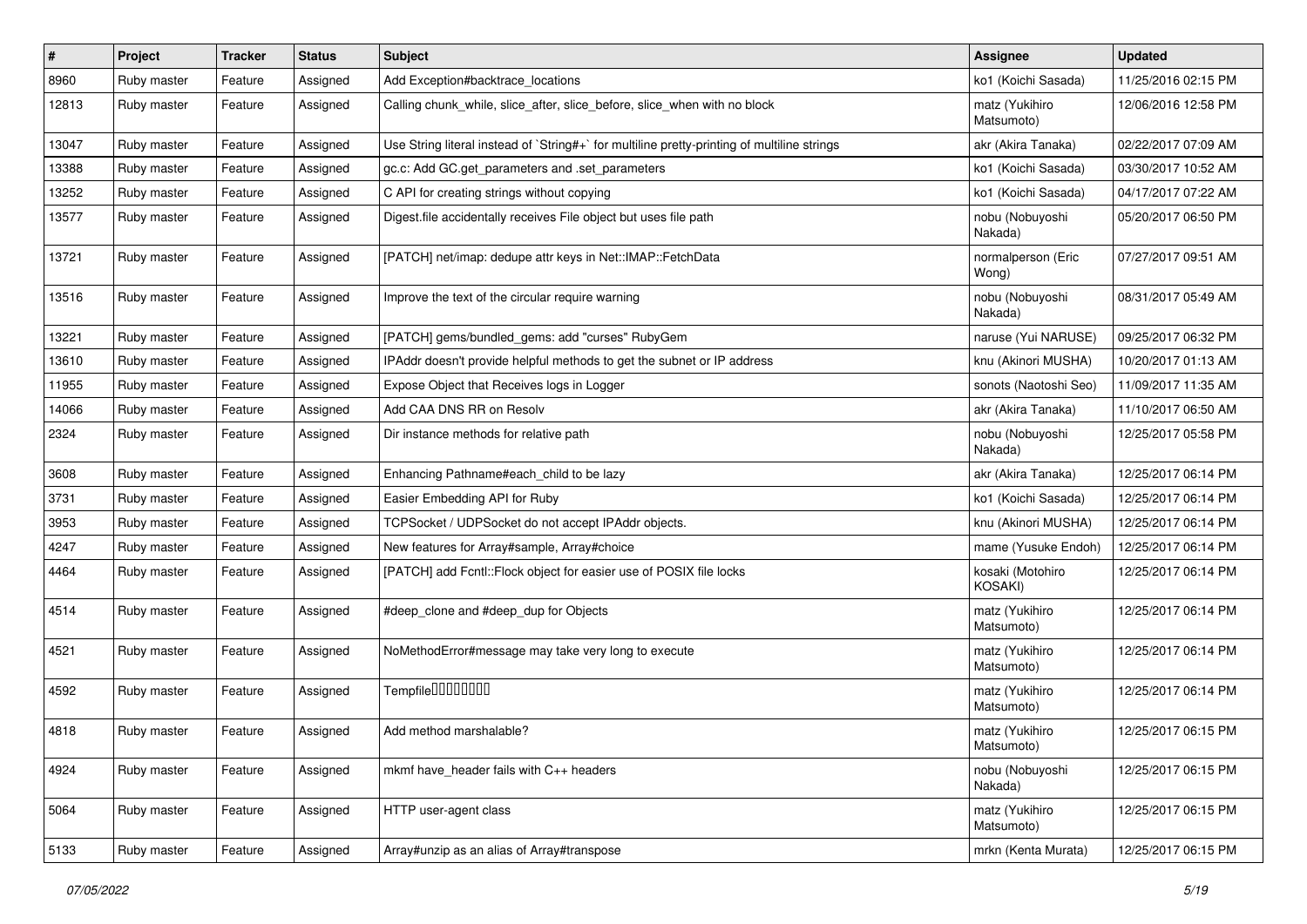| #    | Project     | <b>Tracker</b> | <b>Status</b> | Subject                                                                | <b>Assignee</b>              | <b>Updated</b>      |
|------|-------------|----------------|---------------|------------------------------------------------------------------------|------------------------------|---------------------|
| 5310 | Ruby master | Feature        | Assigned      | Integral objects                                                       | mrkn (Kenta Murata)          | 12/25/2017 06:15 PM |
| 5389 | Ruby master | Feature        | Assigned      | New method Enumerator#iterate                                          | matz (Yukihiro<br>Matsumoto) | 12/25/2017 06:15 PM |
| 5434 | Ruby master | Feature        | Assigned      | Allow per-class white listing of methods safe to expose through DRb    | seki (Masatoshi Seki)        | 12/25/2017 06:15 PM |
| 5445 | Ruby master | Feature        | Assigned      | Need RUBYOPT - r before ARGV - r                                       | matz (Yukihiro<br>Matsumoto) | 12/25/2017 06:15 PM |
| 5461 | Ruby master | Feature        | Assigned      | Add pipelining to Net::HTTP                                            | naruse (Yui NARUSE)          | 12/25/2017 06:15 PM |
| 5558 | Ruby master | Feature        | Assigned      | String#% strange arity errors                                          | matz (Yukihiro<br>Matsumoto) | 12/25/2017 06:15 PM |
| 5582 | Ruby master | Feature        | Assigned      | Allow clone of singleton methods on a BasicObject                      | matz (Yukihiro<br>Matsumoto) | 12/25/2017 06:15 PM |
| 5643 | Ruby master | Feature        | Assigned      | require/load options and binding option                                | matz (Yukihiro<br>Matsumoto) | 12/25/2017 06:15 PM |
| 5654 | Ruby master | Feature        | Assigned      | Introduce global lock to avoid concurrent require                      | nahi (Hiroshi Nakamura)      | 12/25/2017 06:15 PM |
| 5741 | Ruby master | Feature        | Assigned      | Secure Erasure of Passwords                                            | matz (Yukihiro<br>Matsumoto) | 12/25/2017 06:15 PM |
| 5749 | Ruby master | Feature        | Assigned      | new method String#match_all needed                                     | matz (Yukihiro<br>Matsumoto) | 12/25/2017 06:15 PM |
| 5970 | Ruby master | Feature        | Assigned      | Add Enumerable#join with same semantics as Array#join                  | matz (Yukihiro<br>Matsumoto) | 12/25/2017 06:15 PM |
| 6277 | Ruby master | Feature        | Assigned      | Hash#convert_key                                                       | matz (Yukihiro<br>Matsumoto) | 12/25/2017 06:15 PM |
| 6293 | Ruby master | Feature        | Assigned      | new queue / blocking queues                                            | matz (Yukihiro<br>Matsumoto) | 12/25/2017 06:15 PM |
| 6317 | Ruby master | Feature        | Assigned      |                                                                        | matz (Yukihiro<br>Matsumoto) | 12/25/2017 06:15 PM |
| 6337 | Ruby master | Feature        | Assigned      | FileUtils#sync                                                         | matz (Yukihiro<br>Matsumoto) | 12/25/2017 06:15 PM |
| 6354 | Ruby master | Feature        | Assigned      | Remove escape (break/return/redo/next support) from class/module scope | matz (Yukihiro<br>Matsumoto) | 12/25/2017 06:15 PM |
| 6376 | Ruby master | Feature        | Assigned      | Feature lookup and checking if feature is loaded                       | matz (Yukihiro<br>Matsumoto) | 12/25/2017 06:15 PM |
| 6413 | Ruby master | Feature        | Assigned      | Make Dir.entries default to Dir.entries(Dir.pwd)                       | matz (Yukihiro<br>Matsumoto) | 12/25/2017 06:15 PM |
| 6445 | Ruby master | Feature        | Assigned      | request for default length/position on string index                    | matz (Yukihiro<br>Matsumoto) | 12/25/2017 06:15 PM |
| 6611 | Ruby master | Feature        | Assigned      | Comments requested on implementation of set parse func                 | matz (Yukihiro<br>Matsumoto) | 12/25/2017 06:15 PM |
| 6613 | Ruby master | Feature        | Assigned      | VT_RECORD, IRecordInfo Support in WIN32OLE                             | suke (Masaki Suketa)         | 12/25/2017 06:15 PM |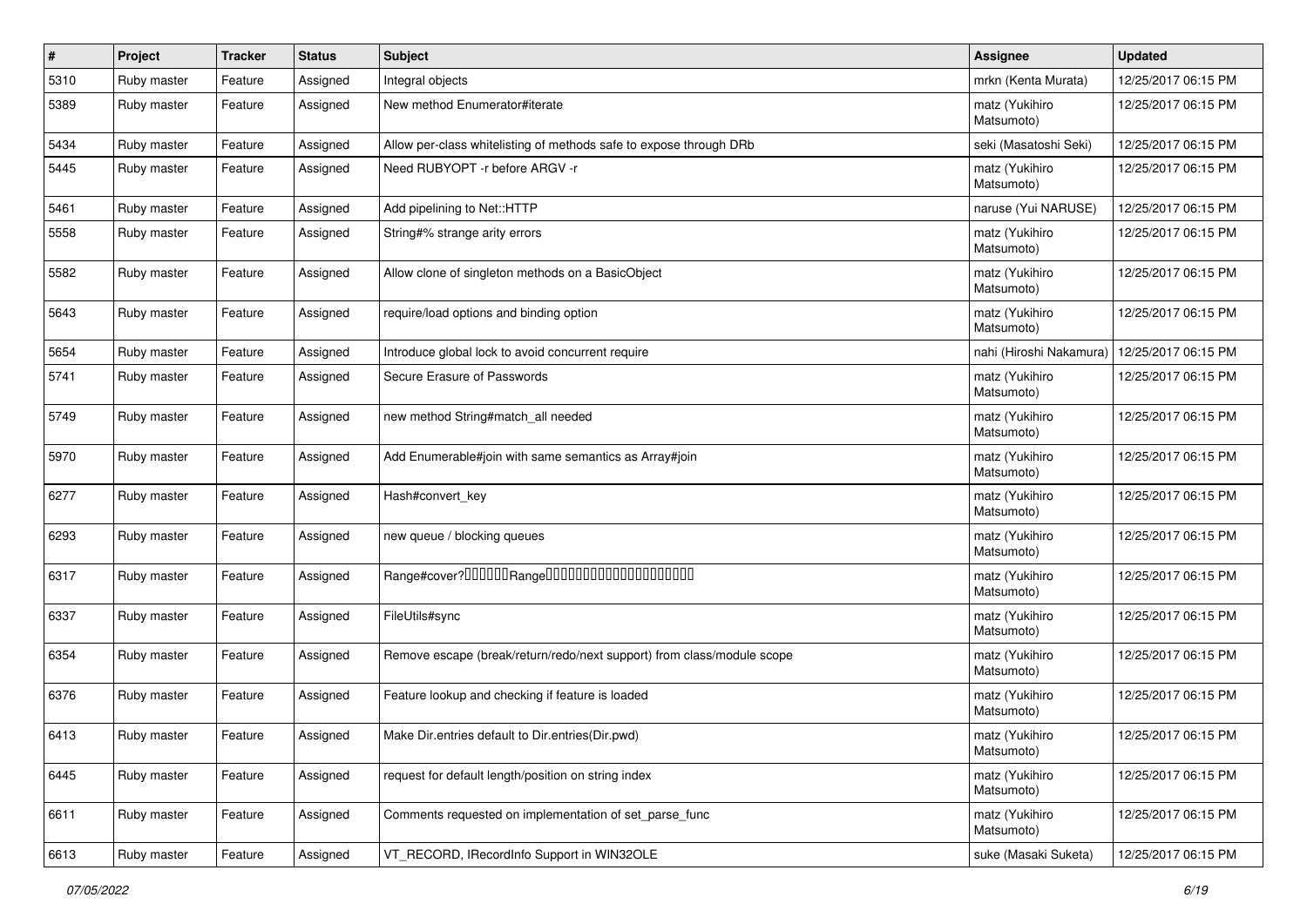| $\vert$ # | Project     | <b>Tracker</b> | <b>Status</b> | <b>Subject</b>                                                                             | <b>Assignee</b>                       | <b>Updated</b>      |
|-----------|-------------|----------------|---------------|--------------------------------------------------------------------------------------------|---------------------------------------|---------------------|
| 6648      | Ruby master | Feature        | Assigned      | Provide a standard API for retrieving all command-line flags passed to Ruby                | matz (Yukihiro<br>Matsumoto)          | 12/25/2017 06:15 PM |
| 6671      | Ruby master | Feature        | Assigned      | File.split_all and File.split_root                                                         | matz (Yukihiro<br>Matsumoto)          | 12/25/2017 06:15 PM |
| 6682      | Ruby master | Feature        | Assigned      | Add a method to return an instance attached by a singleton class                           | shyouhei (Shyouhei<br>Urabe)          | 12/25/2017 06:15 PM |
| 6694      | Ruby master | Feature        | Assigned      | Thread.new without block.                                                                  | ko1 (Koichi Sasada)                   | 12/25/2017 06:15 PM |
| 6695      | Ruby master | Feature        | Assigned      | Configuration for Thread/Fiber creation                                                    | ko1 (Koichi Sasada)                   | 12/25/2017 06:15 PM |
| 6802      | Ruby master | Feature        | Assigned      | String#scan should have equivalent yielding MatchData                                      | matz (Yukihiro<br>Matsumoto)          | 12/25/2017 06:15 PM |
| 6811      | Ruby master | Feature        | Assigned      | File, Dir and FileUtils should have bang-versions of singleton methods that fails silently | matz (Yukihiro<br>Matsumoto)          | 12/25/2017 06:15 PM |
| 6857      | Ruby master | Feature        | Assigned      | bigdecimal/math BigMath.E/BigMath.exp R. P. Feynman inspired optimization                  | mrkn (Kenta Murata)                   | 12/25/2017 06:15 PM |
| 6973      | Ruby master | Feature        | Assigned      | Add an #integral? method to Numeric to test for whole-number values                        | mrkn (Kenta Murata)                   | 12/25/2017 06:15 PM |
| 7086      | Ruby master | Feature        | Assigned      | ConditionVariable#wait has meaningless return value                                        | kosaki (Motohiro<br><b>KOSAKI)</b>    | 12/25/2017 06:15 PM |
| 7087      | Ruby master | Feature        | Assigned      | ::ConditionVariable#wait does not work with Monitor because Monitor#sleep does not exist   | matz (Yukihiro<br>Matsumoto)          | 12/25/2017 06:15 PM |
| 7121      | Ruby master | Feature        | Assigned      | Extending the use of `require'                                                             | matz (Yukihiro<br>Matsumoto)          | 12/25/2017 06:15 PM |
| 7132      | Ruby master | Feature        | Assigned      | Alternation between named / ordered method arguments and aliases for method arguments.     | matz (Yukihiro<br>Matsumoto)          | 12/25/2017 06:15 PM |
| 7321      | Ruby master | Feature        | Assigned      | Newton.#nsolve 00 2 0000000000                                                             | mrkn (Kenta Murata)                   | 12/25/2017 06:15 PM |
| 7349      | Ruby master | Feature        | Assigned      | Struct#inspect needs more meaningful output                                                | matz (Yukihiro<br>Matsumoto)          | 12/25/2017 06:15 PM |
| 7362      | Ruby master | Feature        | Assigned      | Adding Pathname#start with?                                                                | akr (Akira Tanaka)                    | 12/25/2017 06:15 PM |
| 7436      | Ruby master | Feature        | Assigned      | Allow for a "granularity" flag for backtrace_locations                                     | matz (Yukihiro<br>Matsumoto)          | 12/25/2017 06:15 PM |
| 7488      | Ruby master | Feature        | Assigned      | Receiving object id in object creation probes                                              | tenderlovemaking<br>(Aaron Patterson) | 12/25/2017 06:15 PM |
| 7503      | Ruby master | Feature        | Assigned      | make timeout.rb async-interrupt safe by default                                            | matz (Yukihiro<br>Matsumoto)          | 12/25/2017 06:15 PM |
| 7532      | Ruby master | Feature        | Assigned      | Hardcoded compiler location                                                                | nobu (Nobuyoshi<br>Nakada)            | 12/25/2017 06:15 PM |
| 7739      | Ruby master | Feature        | Assigned      | Define Hash#  as Hash#reverse merge in Rails                                               | matz (Yukihiro<br>Matsumoto)          | 12/25/2017 06:15 PM |
| 8016      | Ruby master | Feature        | Assigned      | Alias FILE and LINE as methods                                                             | matz (Yukihiro<br>Matsumoto)          | 12/25/2017 06:15 PM |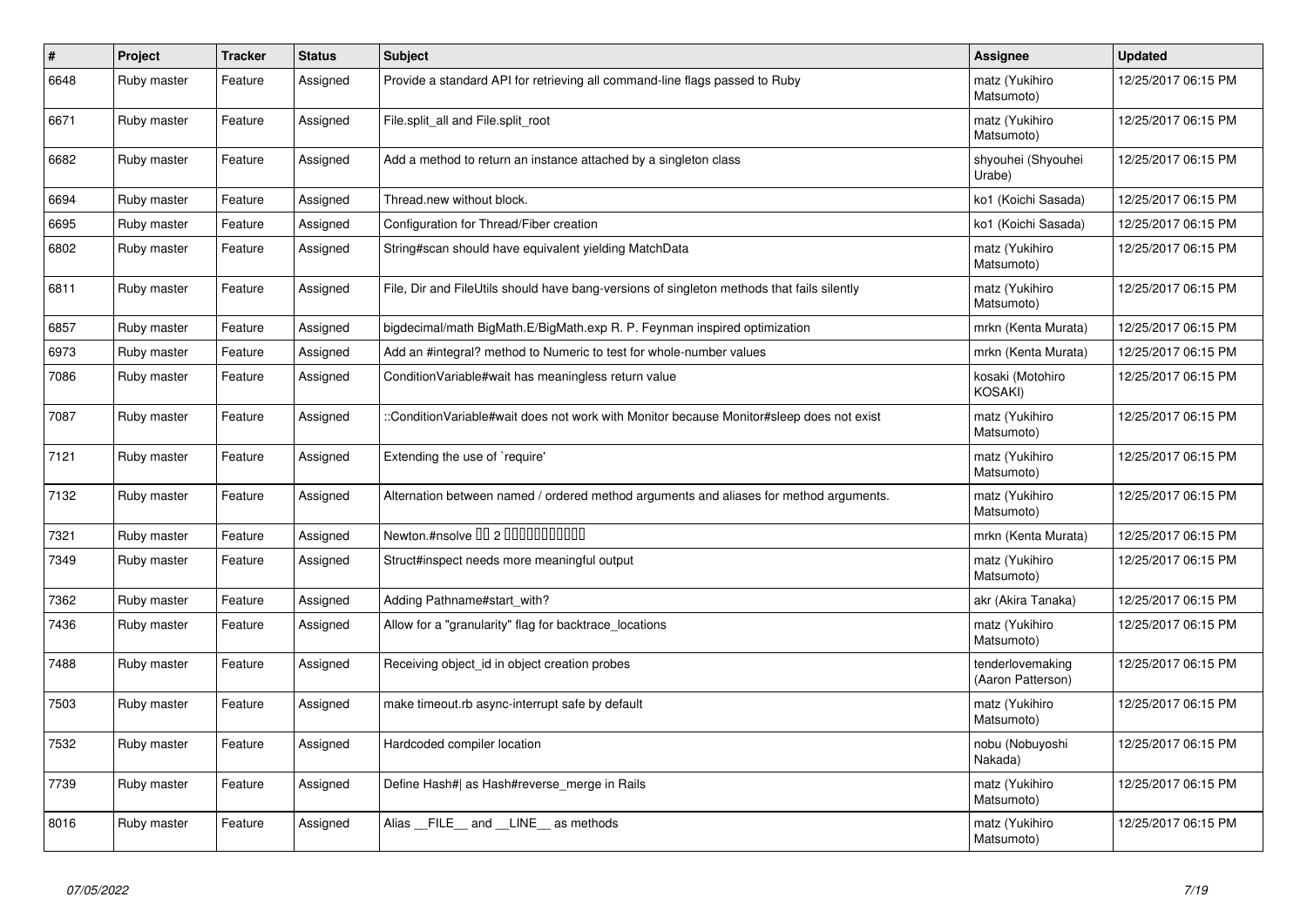| $\vert$ # | Project     | <b>Tracker</b> | <b>Status</b> | <b>Subject</b>                                                                     | <b>Assignee</b>                   | <b>Updated</b>      |
|-----------|-------------|----------------|---------------|------------------------------------------------------------------------------------|-----------------------------------|---------------------|
| 8042      | Ruby master | Feature        | Assigned      | Add Addrinfo#socket to create a socket that is not connected or bound              | matz (Yukihiro<br>Matsumoto)      | 12/25/2017 06:15 PM |
| 8295      | Ruby master | Feature        | Assigned      | Float I Rational 0000000000000 BigDecimal 0000000                                  | mrkn (Kenta Murata)               | 12/25/2017 06:15 PM |
| 8536      | Ruby master | Feature        | Assigned      | Implement is numeric? family of methods                                            | matz (Yukihiro<br>Matsumoto)      | 12/25/2017 06:15 PM |
| 8576      | Ruby master | Feature        | Assigned      | Add optimized method type for constant value methods                               | ko1 (Koichi Sasada)               | 12/25/2017 06:15 PM |
| 8850      | Ruby master | Feature        | Assigned      | Convert Rational to decimal string                                                 | matz (Yukihiro<br>Matsumoto)      | 12/25/2017 06:15 PM |
| 9020      | Ruby master | Feature        | Assigned      | Net::HTTPResponse predicate/query methods                                          | naruse (Yui NARUSE)               | 12/25/2017 06:15 PM |
| 13508     | Ruby master | Feature        | Assigned      | How remove/refactor code related mathn library.                                    | hsbt (Hiroshi SHIBATA)            | 12/25/2017 06:15 PM |
| 2294      | Ruby master | Feature        | Assigned      | [PATCH] ruby bind stack() to embed Ruby in coroutine                               | ko1 (Koichi Sasada)               | 01/05/2018 09:00 PM |
| 7412      | Ruby master | Feature        | Assigned      | Pathname#relative path from does not support mixed directory separators on windows | akr (Akira Tanaka)                | 01/05/2018 09:00 PM |
| 8047      | Ruby master | Feature        | Assigned      | IPAddr makes host address with netmask                                             | knu (Akinori MUSHA)               | 01/05/2018 09:00 PM |
| 8678      | Ruby master | Feature        | Assigned      | Allow invalid string to work with regexp                                           | matz (Yukihiro<br>Matsumoto)      | 01/05/2018 09:00 PM |
| 10038     | Ruby master | Feature        | Assigned      | Extend ObjectSpace.dump to expose buffer addresses for String and Array            | tmm1 (Aman Karmani)               | 01/05/2018 09:01 PM |
| 10129     | Ruby master | Feature        | Assigned      | More descriptive error message for failed net/http requests                        | akr (Akira Tanaka)                | 01/05/2018 09:01 PM |
| 4831      | Ruby master | Feature        | Assigned      | Integer#prime factors                                                              | yugui (Yuki Sonoda)               | 01/23/2018 08:09 AM |
| 5129      | Ruby master | Feature        | Assigned      | Create a core class "FileArray" and make "ARGF" its instance                       | matz (Yukihiro<br>Matsumoto)      | 01/23/2018 02:02 PM |
| 14412     | Ruby master | Feature        | Assigned      | DRb UNIX on local machine: add support for getpeereid()                            | seki (Masatoshi Seki)             | 01/28/2018 12:51 PM |
| 12656     | Ruby master | Feature        | Assigned      | Expand short paths with File.expand_path                                           | cruby-windows                     | 01/31/2018 02:31 PM |
| 4824      | Ruby master | Feature        | Assigned      | Provide method Kernel#executed?                                                    | matz (Yukihiro<br>Matsumoto)      | 03/05/2018 04:57 AM |
| 5007      | Ruby master | Feature        | Assigned      | Proc#call under: Unifying instance eval and instance exec                          | matz (Yukihiro<br>Matsumoto)      | 04/19/2018 07:57 AM |
| 5617      | Ruby master | Feature        | Assigned      | Allow install RubyGems into dediceted directory                                    | hsbt (Hiroshi SHIBATA)            | 05/16/2018 09:15 AM |
| 2631      | Ruby master | Feature        | Assigned      | Allow IO#reopen to take a block                                                    | Glass saga (Masaki<br>Matsushita) | 05/24/2018 01:22 PM |
| 7580      | Ruby master | Feature        | Assigned      | Range translation                                                                  | matz (Yukihiro<br>Matsumoto)      | 06/11/2018 09:51 AM |
| 12639     | Ruby master | Feature        | Assigned      | Speed up require in RubyGems by 5x                                                 | hsbt (Hiroshi SHIBATA)            | 07/26/2018 02:12 AM |
| 13534     | Ruby master | Feature        | Assigned      | Checking installation results of default gems                                      | hsbt (Hiroshi SHIBATA)            | 07/26/2018 02:16 AM |
| 11625     | Ruby master | Feature        | Assigned      | Unlock GVL for SHA1 calculations                                                   |                                   | 09/25/2018 11:26 AM |
| 5945      | Ruby master | Feature        | Assigned      | Add the ability to mark a at_exit as process-local.                                | matz (Yukihiro<br>Matsumoto)      | 10/10/2018 08:29 AM |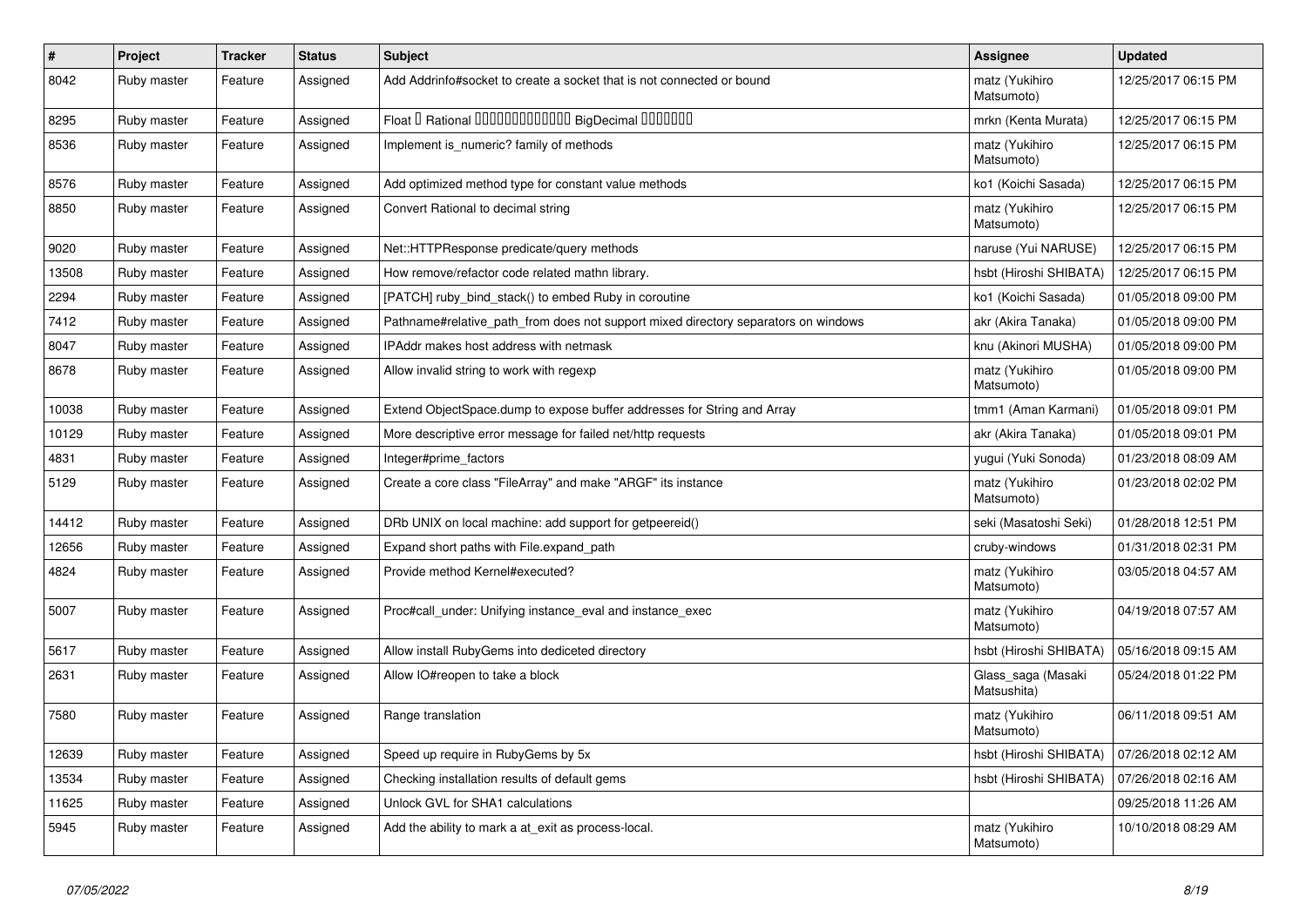| $\pmb{\#}$ | Project     | <b>Tracker</b> | <b>Status</b> | <b>Subject</b>                                                                  | <b>Assignee</b>                   | <b>Updated</b>      |
|------------|-------------|----------------|---------------|---------------------------------------------------------------------------------|-----------------------------------|---------------------|
| 11527      | Ruby master | Feature        | Assigned      | IPAddr#mask addr isn't a method                                                 | knu (Akinori MUSHA)               | 11/07/2018 04:12 PM |
| 14397      | Ruby master | Feature        | Assigned      | public, protected and private should return their arguments instead of self     | matz (Yukihiro<br>Matsumoto)      | 12/10/2018 07:08 AM |
| 6012       | Ruby master | Feature        | Assigned      | Proc#source_location also return the column                                     | nobu (Nobuyoshi<br>Nakada)        | 02/12/2019 07:49 AM |
| 13821      | Ruby master | Feature        | Assigned      | Allow fibers to be resumed across threads                                       | ko1 (Koichi Sasada)               | 02/15/2019 10:09 AM |
| 15047      | Ruby master | Feature        | Assigned      | Documentation and more functions for Hash functions in C API                    |                                   | 03/20/2019 01:24 AM |
| 7148       | Ruby master | Feature        | Assigned      | Improved Tempfile w/o DelegateClass                                             | Glass_saga (Masaki<br>Matsushita) | 03/27/2019 09:51 AM |
| 15166      | Ruby master | Feature        | Assigned      | 2.5 times faster implementation than current gcd implmentation                  | watson1978 (Shizuo<br>Fujita)     | 04/26/2019 09:12 PM |
| 6590       | Ruby master | Feature        | Assigned      | Dealing with bigdecimal, etc gems in JRuby                                      | hsbt (Hiroshi SHIBATA)            | 05/15/2019 08:33 PM |
| 5764       | Ruby master | Feature        | Assigned      | Net::HTTP should assume HTTP/0.9 on unexpected responses                        | naruse (Yui NARUSE)               | 07/15/2019 05:06 PM |
| 12354      | Ruby master | Feature        | Assigned      | PKey::EC Can't output public key pem when private key exists                    | rhenium (Kazuki<br>Yamaguchi)     | 07/24/2019 10:57 PM |
| 15878      | Ruby master | Feature        | Assigned      | Make exit faster by not running GC                                              | ko1 (Koichi Sasada)               | 07/29/2019 07:48 AM |
| 16012      | Ruby master | Feature        | Assigned      | Add a (small) test-install suite?                                               | hsbt (Hiroshi SHIBATA)            | 07/30/2019 08:13 AM |
| 16027      | Ruby master | Feature        | Assigned      | Update Ruby's dtrace / USDT API to match what is exposed via the TracePoint API | ko1 (Koichi Sasada)               | 08/03/2019 02:41 AM |
| 15939      | Ruby master | Feature        | Assigned      | Dump symbols reference to their fstr in ObjectSpace.dump()                      | ko1 (Koichi Sasada)               | 08/08/2019 09:38 PM |
| 8126       | Ruby master | Feature        | Assigned      | OpenSSL::SSL::SSLSocket does not define #recv and #send messages                | rhenium (Kazuki<br>Yamaguchi)     | 08/08/2019 11:05 PM |
| 9235       | Ruby master | Feature        | Assigned      | Documentation for commercial support                                            | zzak (Zachary Scott)              | 08/10/2019 02:55 PM |
| 4539       | Ruby master | Feature        | Assigned      | Array#zip with                                                                  | matz (Yukihiro<br>Matsumoto)      | 11/28/2019 08:23 AM |
| 15239      | Ruby master | Feature        | Assigned      | [patch] test-spec win32ole                                                      | suke (Masaki Suketa)              | 12/29/2019 01:04 PM |
| 5781       | Ruby master | Feature        | Assigned      | Query attributes (attribute methods ending in `?` mark)                         | matz (Yukihiro<br>Matsumoto)      | 01/10/2020 06:34 AM |
| 13604      | Ruby master | Feature        | Assigned      | Exposing alternative interface of readline                                      | aycabta (aycabta.)                | 01/20/2020 05:34 AM |
| 15371      | Ruby master | Feature        | Assigned      | <b>IRB with ARGV</b>                                                            | aycabta (aycabta .)               | 02/14/2020 11:35 AM |
| 11816      | Ruby master | Feature        | Assigned      | Partial safe navigation operator                                                | matz (Yukihiro<br>Matsumoto)      | 04/14/2020 08:02 AM |
| 16350      | Ruby master | Feature        | Assigned      | ArithmeticSequence#member? can result in infinite loop                          | mrkn (Kenta Murata)               | 05/29/2020 10:26 PM |
| 16963      | Ruby master | Feature        | Assigned      | Remove English.rb from Ruby 2.8/3.0                                             | hsbt (Hiroshi SHIBATA)            | 06/19/2020 09:48 AM |
| 6596       | Ruby master | Feature        | Assigned      | New method `Array#indexes`                                                      | matz (Yukihiro<br>Matsumoto)      | 07/29/2020 01:41 AM |
| 17111      | Ruby master | Feature        | Assigned      | Improve performance of Net::HTTPHeader#set_form by 40%                          | naruse (Yui NARUSE)               | 08/10/2020 05:36 AM |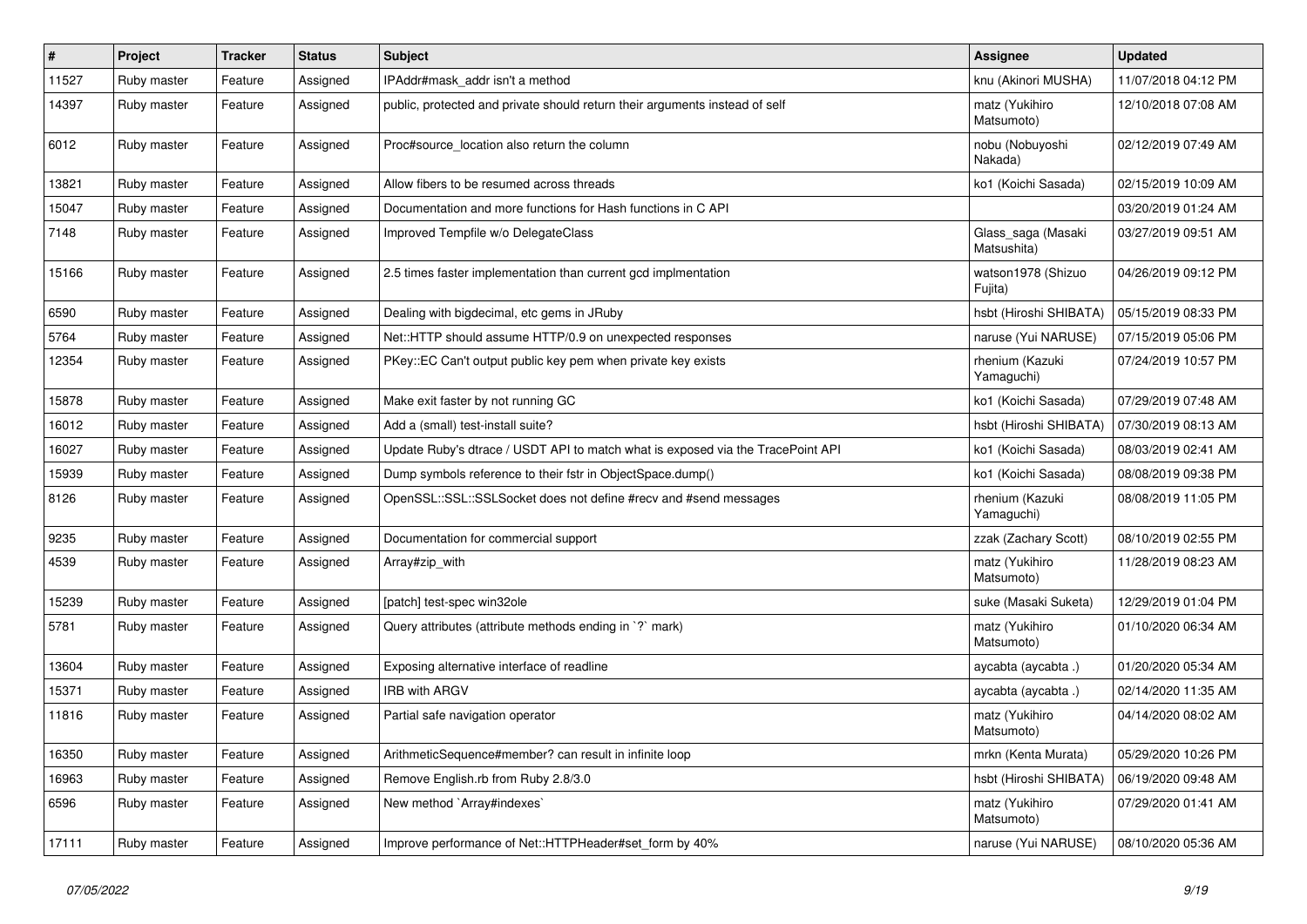| #     | Project     | <b>Tracker</b> | <b>Status</b> | Subject                                                                                                           | Assignee                          | <b>Updated</b>      |
|-------|-------------|----------------|---------------|-------------------------------------------------------------------------------------------------------------------|-----------------------------------|---------------------|
| 15281 | Ruby master | Feature        | Assigned      | Speed up Set#intersect with size check.                                                                           | knu (Akinori MUSHA)               | 08/11/2020 02:43 AM |
| 6309  | Ruby master | Feature        | Assigned      | Add a reference queue for weak references                                                                         | matz (Yukihiro<br>Matsumoto)      | 08/23/2020 09:07 PM |
| 14476 | Ruby master | Feature        | Assigned      | Adding same_all? for checking whether all items in an Array are same                                              | mrkn (Kenta Murata)               | 08/28/2020 01:10 PM |
| 14737 | Ruby master | Feature        | Assigned      | Split default gems into separate directory structure                                                              | hsbt (Hiroshi SHIBATA)            | 09/02/2020 06:00 PM |
| 10637 | Ruby master | Feature        | Assigned      | Puppet orchestration on vagrant fails with Error: Non-HTTP proxy URI                                              | akr (Akira Tanaka)                | 09/23/2020 10:23 PM |
| 15628 | Ruby master | Feature        | Assigned      | init_inetsock_internal should fallback to IPv4 if IPv6 is unreachable                                             | Glass_saga (Masaki<br>Matsushita) | 09/25/2020 05:42 AM |
| 11322 | Ruby master | Feature        | Assigned      | OpenUri: RuntimeError: HTTP redirection loop                                                                      | akr (Akira Tanaka)                | 11/13/2020 03:52 AM |
| 14922 | Ruby master | Feature        | Assigned      | Resolv getaddresses ignores AAAA records for IPv6                                                                 | akr (Akira Tanaka)                | 11/13/2020 04:01 AM |
| 1644  | Ruby master | Feature        | Assigned      | recv on inherited socket wrapped in TCPSocket does not read data, on Windows                                      | cruby-windows                     | 12/10/2020 08:45 AM |
| 5456  | Ruby master | Feature        | Assigned      | kernel#syscall() should be removed.                                                                               | matz (Yukihiro<br>Matsumoto)      | 12/10/2020 08:46 AM |
| 7644  | Ruby master | Feature        | Assigned      | In refinements, change "using" keyword to a less generic word.                                                    | matz (Yukihiro<br>Matsumoto)      | 12/10/2020 08:49 AM |
| 8164  | Ruby master | Feature        | Assigned      | Public/Private                                                                                                    | matz (Yukihiro<br>Matsumoto)      | 12/10/2020 08:50 AM |
| 5825  | Ruby master | Feature        | Assigned      | Sweet instance var assignment in the object initializer                                                           | matz (Yukihiro<br>Matsumoto)      | 12/10/2020 08:53 AM |
| 6452  | Ruby master | Feature        | Assigned      | Allow extend to override class methods                                                                            | matz (Yukihiro<br>Matsumoto)      | 12/10/2020 08:53 AM |
| 6594  | Ruby master | Feature        | Assigned      | Integrated Functor                                                                                                | matz (Yukihiro<br>Matsumoto)      | 12/10/2020 08:53 AM |
| 6841  | Ruby master | Feature        | Assigned      | Shorthand for Assigning Return Value of Method to Self                                                            | matz (Yukihiro<br>Matsumoto)      | 12/10/2020 08:53 AM |
| 13847 | Ruby master | Feature        | Assigned      | Gem activated problem for default gems                                                                            |                                   | 12/10/2020 08:53 AM |
| 16461 | Ruby master | Feature        | Assigned      | Proc#using                                                                                                        | matz (Yukihiro<br>Matsumoto)      | 12/10/2020 09:10 AM |
| 16937 | Ruby master | Feature        | Assigned      | Add DNS over HTTP to Resolv                                                                                       | akr (Akira Tanaka)                | 12/10/2020 09:15 AM |
| 6810  | Ruby master | Feature        | Assigned      | module A::B; end` is not equivalent to `module A; module B; end; end` with respect to constant lookup`<br>(scope) | matz (Yukihiro<br>Matsumoto)      | 12/10/2020 09:22 AM |
| 8948  | Ruby master | Feature        | Assigned      | Frozen regex                                                                                                      | matz (Yukihiro<br>Matsumoto)      | 12/20/2020 07:15 PM |
| 17291 | Ruby master | Feature        | Assigned      | Optimize send call                                                                                                | matz (Yukihiro<br>Matsumoto)      | 01/12/2021 05:47 AM |
| 7394  | Ruby master | Feature        | Assigned      | Enumerable#find ifnone parameter could be non-callable                                                            | nobu (Nobuyoshi<br>Nakada)        | 02/10/2021 09:32 AM |
| 17593 | Ruby master | Feature        | Assigned      | load iseq eval should override the ISeq path                                                                      | ko1 (Koichi Sasada)               | 02/16/2021 08:27 AM |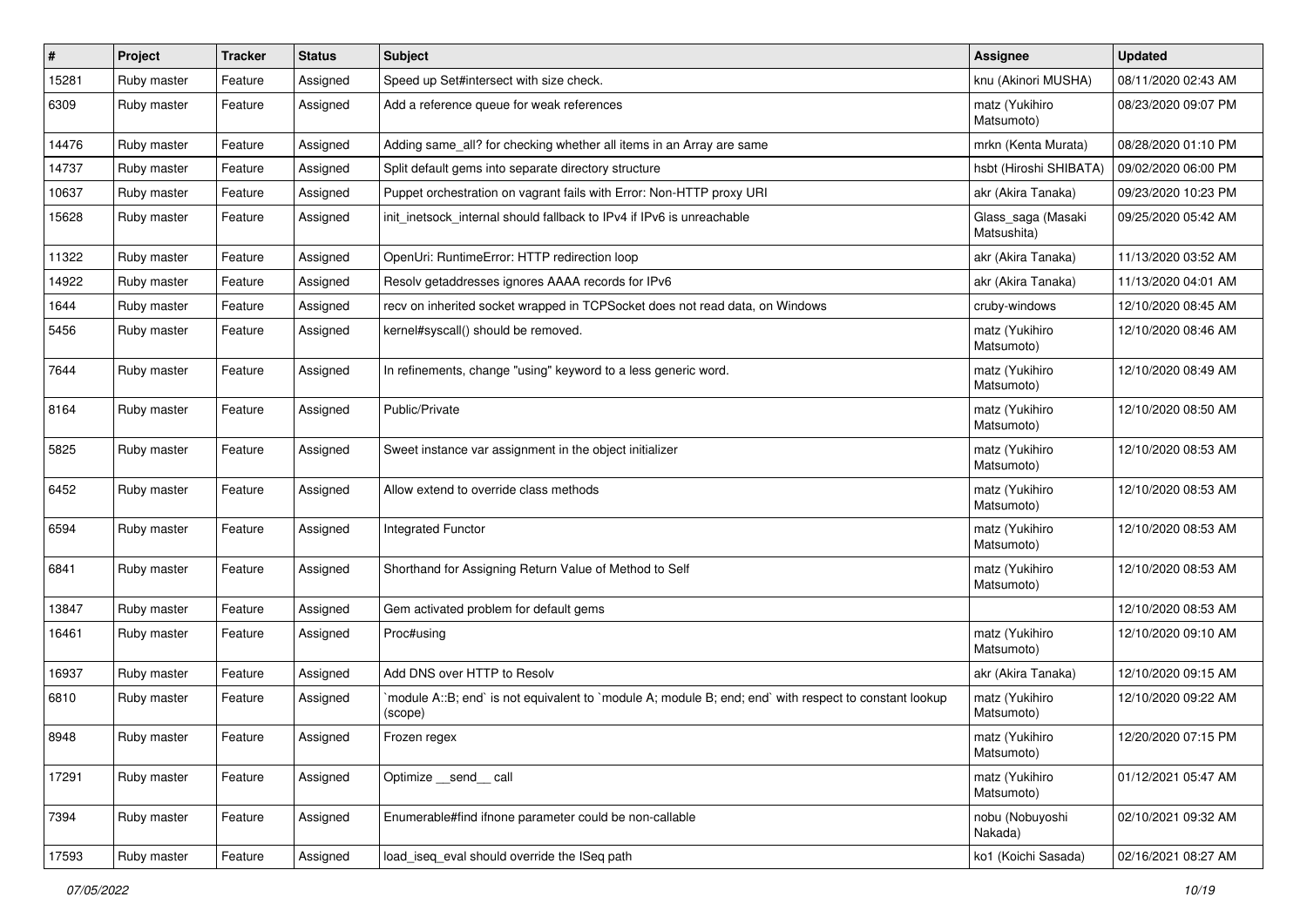| $\sharp$ | Project     | <b>Tracker</b> | <b>Status</b> | Subject                                                                           | Assignee                        | <b>Updated</b>      |
|----------|-------------|----------------|---------------|-----------------------------------------------------------------------------------|---------------------------------|---------------------|
| 17638    | Ruby master | Feature        | Assigned      | Support backtracing with the libbacktrace library                                 | naruse (Yui NARUSE)             | 03/05/2021 03:40 PM |
| 12543    | Ruby master | Feature        | Assigned      | explicit tail call syntax: foo() then return                                      | matz (Yukihiro<br>Matsumoto)    | 04/18/2021 03:02 PM |
| 8460     | Ruby master | Feature        | Assigned      | PATCH: optparse: add keep_unknown option                                          | nobu (Nobuyoshi<br>Nakada)      | 05/27/2021 10:07 PM |
| 13129    | Ruby master | Feature        | Assigned      | Refinements cannot refine method_missing and respond_to_missing?                  | matz (Yukihiro<br>Matsumoto)    | 07/03/2021 10:45 PM |
| 14901    | Ruby master | Feature        | Assigned      | [PATCH] do not block SIGCHLD in normal Ruby Threads                               | normalperson (Eric<br>Wong)     | 07/19/2021 05:23 AM |
| 17297    | Ruby master | Feature        | Assigned      | Feature: Introduce Pathname.mktmpdir                                              | akr (Akira Tanaka)              | 08/30/2021 06:51 AM |
| 17296    | Ruby master | Feature        | Assigned      | Feature: Pathname#chmod use FileUtils.chmod instead of File                       | akr (Akira Tanaka)              | 08/30/2021 06:51 AM |
| 17294    | Ruby master | Feature        | Assigned      | Feature: Allow method chaining with Pathname#mkpath Pathname#rmtree               | akr (Akira Tanaka)              | 08/30/2021 06:52 AM |
| 17355    | Ruby master | Feature        | Assigned      | Using same set of names in or-patterns (pattern matching with $Foo(x)   Bar(x)$ ) | ktsj (Kazuki Tsujimoto)         | 09/13/2021 09:11 AM |
| 17295    | Ruby master | Feature        | Assigned      | Feature: Create a directory and file with Pathname#touch                          | akr (Akira Tanaka)              | 09/28/2021 01:20 AM |
| 17339    | Ruby master | Feature        | Assigned      | Semantic grouping with BigDecimal#to_s                                            | mrkn (Kenta Murata)             | 12/20/2021 12:39 PM |
| 6308     | Ruby master | Feature        | Assigned      | Eliminate delegation from WeakRef                                                 | matz (Yukihiro<br>Matsumoto)    | 12/23/2021 11:40 PM |
| 8263     | Ruby master | Feature        | Assigned      | Support discovering yield state of individual Fibers                              | ko1 (Koichi Sasada)             | 12/23/2021 11:40 PM |
| 8271     | Ruby master | Feature        | Assigned      | Proposal for moving to a more visible, formal process for feature requests        | matz (Yukihiro<br>Matsumoto)    | 12/23/2021 11:40 PM |
| 9023     | Ruby master | Feature        | Assigned      | Array#tail                                                                        | matz (Yukihiro<br>Matsumoto)    | 12/23/2021 11:40 PM |
| 12020    | Ruby master | Feature        | Assigned      | Documenting Ruby memory model                                                     | ko1 (Koichi Sasada)             | 12/23/2021 11:40 PM |
| 18450    | Ruby master | Feature        | Assigned      | Force break in prettyprint                                                        | akr (Akira Tanaka)              | 12/29/2021 02:02 PM |
| 18459    | Ruby master | Feature        | Assigned      | IRB autocomplete dropdown colour options                                          | aycabta (aycabta .)             | 01/05/2022 02:15 AM |
| 18408    | Ruby master | Feature        | Assigned      | Allow pattern match to set instance variables                                     | ktsj (Kazuki Tsujimoto)         | 01/26/2022 07:07 PM |
| 18571    | Ruby master | Feature        | Assigned      | Removed the bundled sources from release package after Ruby 3.2                   | hsbt (Hiroshi SHIBATA)          | 03/28/2022 06:23 AM |
| 17363    | Ruby master | Feature        | Assigned      | Timeouts                                                                          | ko1 (Koichi Sasada)             | 05/14/2022 09:06 AM |
| 18773    | Ruby master | Feature        | Assigned      | deconstruct to receive a range                                                    | ktsj (Kazuki Tsujimoto)         | 07/04/2022 05:38 PM |
| 9136     | Ruby master | Misc           | Assigned      | Deprecated Enumerator.new(object, method) bad for BasicObject                     | zzak (Zachary Scott)            | 11/23/2013 03:58 AM |
| 13622    | Ruby master | Misc           | Assigned      | Documentation missing                                                             | stomar (Marcus<br>Stollsteimer) | 06/03/2017 07:27 AM |
| 10560    | Ruby master | Misc           | Assigned      | confusion between $x=x+y$ , $x+=y$ , x.concat(y) and y.each{ z  $x<}$             | zzak (Zachary Scott)            | 01/05/2018 09:02 PM |
| 14917    | Ruby master | Misc           | Assigned      | Add RDoc documents to tar ball                                                    | aycabta (aycabta.)              | 07/21/2018 09:29 AM |
| 10791    | Ruby master | Misc           | Assigned      | [PATCH 1/1] Remove unnecessary passing value from doc for Observable              |                                 | 08/10/2018 10:51 AM |
| 15487    | Ruby master | Misc           | Assigned      | Clarify default gems maintanance policy                                           | hsbt (Hiroshi SHIBATA)          | 12/30/2018 08:42 PM |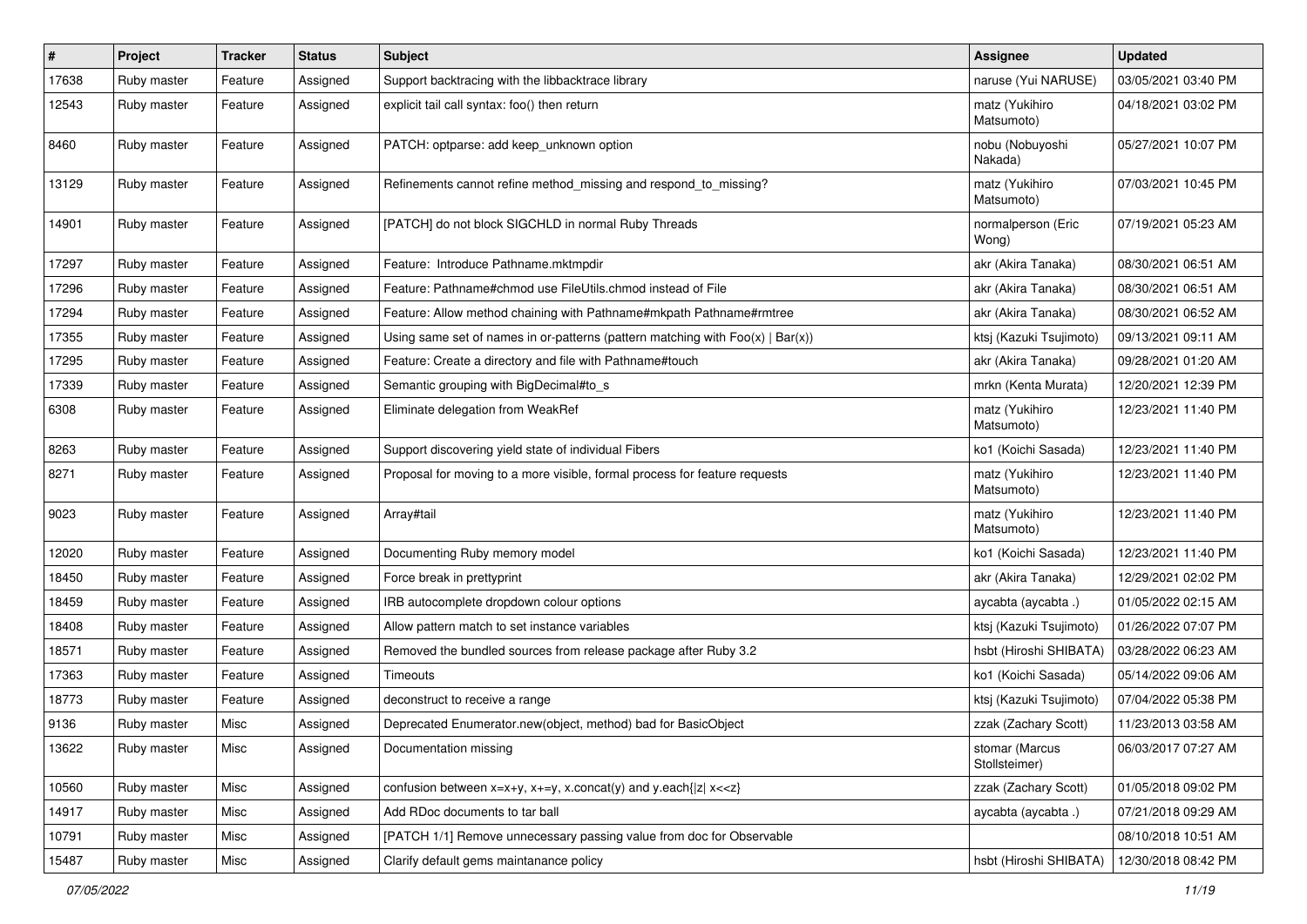| $\vert$ # | Project     | <b>Tracker</b> | <b>Status</b> | <b>Subject</b>                                                                                        | Assignee                     | <b>Updated</b>      |
|-----------|-------------|----------------|---------------|-------------------------------------------------------------------------------------------------------|------------------------------|---------------------|
| 16025     | Ruby master | Misc           | Assigned      | 'st_check_for_sizeof_st_index_t' declared as array with a negative size (emscripten)                  | nobu (Nobuyoshi<br>Nakada)   | 07/30/2019 11:20 AM |
| 15806     | Ruby master | Misc           | Assigned      | Explicitly initialise encodings on init to remove branches on encoding lookup                         | nobu (Nobuyoshi<br>Nakada)   | 08/29/2019 04:29 AM |
| 16124     | Ruby master | Misc           | Assigned      | Let the transient heap belong to objspace                                                             | ko1 (Koichi Sasada)          | 11/18/2019 08:48 AM |
| 16630     | Ruby master | Misc           | Assigned      | Deprecate pub/ruby/*snapshot* and use pub/ruby/snapshot/* instead                                     | matz (Yukihiro<br>Matsumoto) | 02/27/2020 09:52 AM |
| 16747     | Ruby master | Misc           | Assigned      | Repository reorganization request                                                                     | nobu (Nobuyoshi<br>Nakada)   | 05/22/2020 01:30 PM |
| 17376     | Ruby master | Misc           | Assigned      | Reduce number of GitHub Actions                                                                       | shyouhei (Shyouhei<br>Urabe) | 12/10/2020 11:50 AM |
| 17662     | Ruby master | Misc           | Assigned      | The heredoc pattern used in tests does not syntax highlight correctly in many editors                 | nobu (Nobuyoshi<br>Nakada)   | 06/30/2021 12:54 PM |
| 16805     | Ruby master | Misc           | Assigned      | Coroutine's license is unclear                                                                        | ReiOdaira (Rei Odaira)       | 07/01/2021 10:09 PM |
| 17720     | Ruby master | Misc           | Assigned      | Cirrus CI to check non-x86_64 architecture cases by own machines                                      | jaruga (Jun Aruga)           | 09/26/2021 10:24 AM |
| 12911     | Ruby master | Misc           | Assigned      | Translate docs                                                                                        |                              | 11/24/2021 04:52 AM |
| 16512     | Ruby master | Misc           | Assigned      | Improving `www.ruby-lang.org` reference by merging with `rubyreferences.github.io`                    | zverok (Victor<br>Shepelev)  | 02/01/2022 12:28 PM |
| 18371     | Ruby master | Misc           | Assigned      | Release branches (release information in general)                                                     | naruse (Yui NARUSE)          | 03/23/2022 10:32 PM |
| 11142     | Ruby master | Bug            | Open          | Command line argument parser on windows handles double quotes inconsistently.                         | usa (Usaku<br>NAKAMURA)      | 05/12/2015 04:09 PM |
| 10009     | Ruby master | Bug            | Open          | IO operation is 10x slower in multi-thread environment                                                | ko1 (Koichi Sasada)          | 05/21/2015 07:19 AM |
| 11177     | Ruby master | Bug            | Open          | <b>DATALEOFILILILILILI</b>                                                                            |                              | 05/25/2015 03:49 AM |
| 11183     | Ruby master | <b>Bug</b>     | Open          |                                                                                                       |                              | 05/26/2015 08:32 AM |
| 11438     | Ruby master | Bug            | Open          | native_thread_init_stack() get machine.stack_start unequal to thread's stack start address, x86 win32 | cruby-windows                | 08/13/2015 07:31 AM |
| 11514     | Ruby master | <b>Bug</b>     | Open          | AIX6.1 - Ruby 2.2.3 - Segmentation fault in : byteslice                                               |                              | 09/18/2015 07:39 AM |
| 11582     | Ruby master | Bug            | Open          | On Solaris, Rational#** returns -Infinity for Rational(0) when passed a negative Float                |                              | 10/13/2015 03:12 AM |
| 12179     | Ruby master | Bug            | Open          | Build failure due to VPATH expansion                                                                  |                              | 04/14/2016 01:55 AM |
| 12280     | Ruby master | Bug            | Open          | IO.copy_stream(IO, IO) fails with "pread() not implemented"                                           |                              | 04/28/2016 05:51 AM |
| 9760      | Ruby master | <b>Bug</b>     | Open          | mkmf does not allow for linking against custom libraries when a system library is present             |                              | 05/24/2016 08:11 AM |
| 12852     | Ruby master | <b>Bug</b>     | Open          | URI parse can't handle non-ascii URIs                                                                 | akira (akira yamada)         | 12/12/2016 06:39 PM |
| 13151     | Ruby master | Bug            | Open          | File.writable? doesn't report correctly if a directory is writable on Windows.                        |                              | 01/23/2017 05:46 PM |
| 13164     | Ruby master | Bug            | Open          | A second `SystemStackError` exception results in `Segmentation fault (core dumped)`                   |                              | 04/14/2017 01:05 PM |
| 13485     | Ruby master | <b>Bug</b>     | Open          | MinGW TestEnumerable#test_callcc SEGV info                                                            |                              | 04/19/2017 04:17 PM |
| 13500     | Ruby master | Bug            | Open          | MinGW TestArity#test proc err mess stops testing                                                      |                              | 04/26/2017 03:27 PM |
| 13542     | Ruby master | <b>Bug</b>     | Open          | MinGW trunk Builds - Summary of Issues                                                                |                              | 05/19/2017 07:04 PM |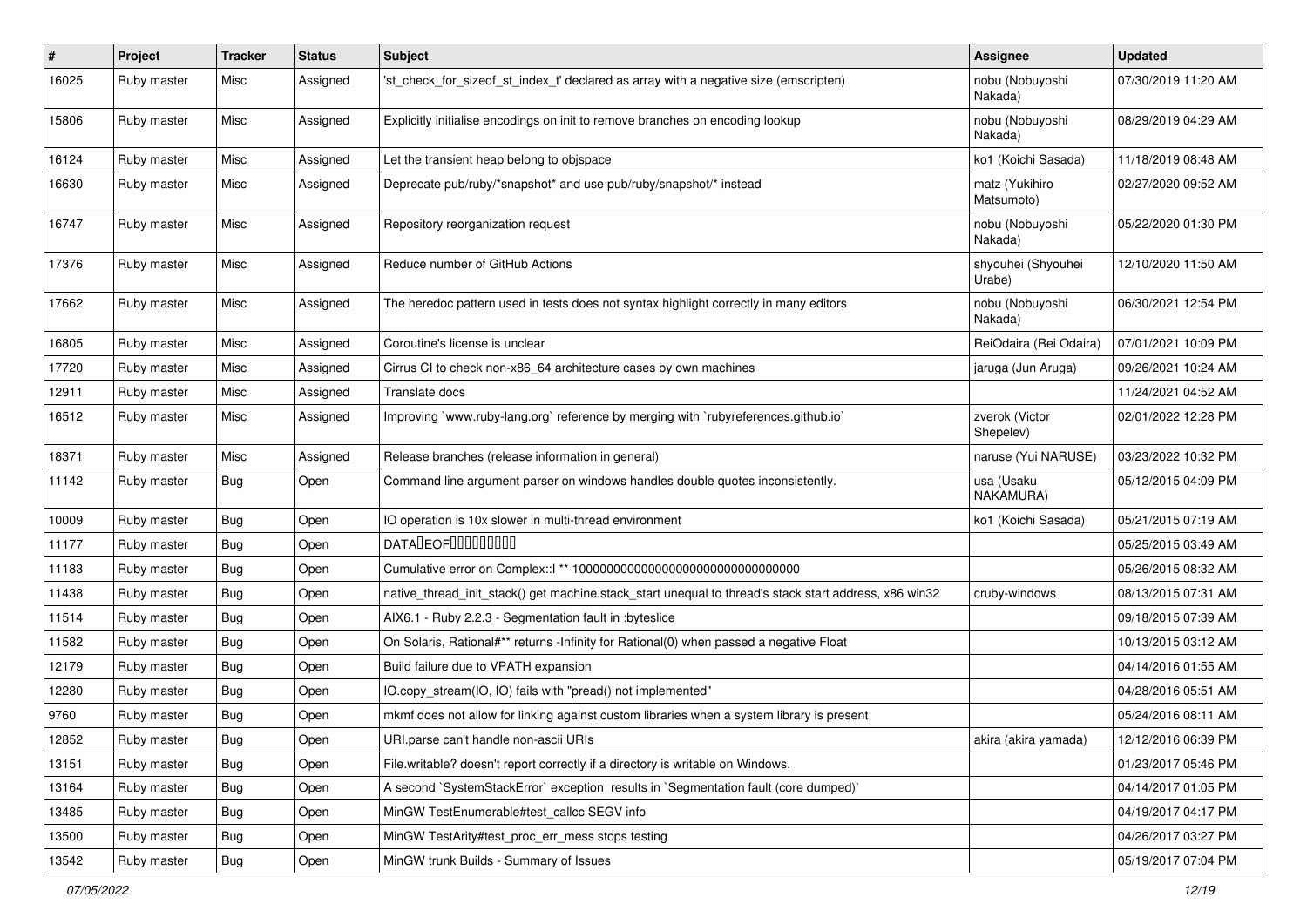| $\vert$ # | Project     | <b>Tracker</b> | <b>Status</b> | <b>Subject</b>                                                                                                    | <b>Assignee</b>                     | <b>Updated</b>      |
|-----------|-------------|----------------|---------------|-------------------------------------------------------------------------------------------------------------------|-------------------------------------|---------------------|
| 13644     | Ruby master | <b>Bug</b>     | Open          | Windows - Setting Time.now                                                                                        |                                     | 06/11/2017 03:43 AM |
| 14049     | Ruby master | <b>Bug</b>     | Open          | SEGV svn 60401 require_relative                                                                                   |                                     | 10/26/2017 05:25 PM |
| 14064     | Ruby master | <b>Bug</b>     | Open          | test-all with and without -j - incorrect assertions and missing test methods                                      |                                     | 11/03/2017 10:54 PM |
| 14083     | Ruby master | Bug            | Open          | Refinement in block calling incorrect method                                                                      |                                     | 11/05/2017 07:36 PM |
| 13571     | Ruby master | <b>Bug</b>     | Open          | Script arguments, encoding, windows / MinGW                                                                       |                                     | 11/12/2017 10:53 PM |
| 7742      | Ruby master | Bug            | Open          | System encoding (Windows-1258) is not recognized by Ruby to convert back to UTF-8                                 | duerst (Martin Dürst)               | 12/25/2017 06:15 PM |
| 7892      | Ruby master | <b>Bug</b>     | Open          | MIME encoding bug of NKF.nkf                                                                                      | naruse (Yui NARUSE)                 | 12/25/2017 06:15 PM |
| 9507      | Ruby master | Bug            | Open          | Ruby 2.1.0 is broken on ARMv5: tried to create Proc object without a block                                        | charliesome (Charlie<br>Somerville) | 01/05/2018 09:00 PM |
| 14422     | Ruby master | <b>Bug</b>     | Open          | Ruby configuration options should not be reused for gem builds                                                    |                                     | 03/05/2018 03:32 PM |
| 4173      | Ruby master | <b>Bug</b>     | Open          | TestProcess#test_wait_and_sigchild DDDDDDDD                                                                       |                                     | 03/15/2018 08:29 AM |
| 14681     | Ruby master | Bug            | Open          | 'syswrite': stream closed in another thread (IOError)                                                             |                                     | 04/22/2018 12:12 AM |
| 14761     | Ruby master | Bug            | Open          | TestThread#test_join_limits hangs up on Solaris 10 with gcc                                                       |                                     | 05/16/2018 05:23 AM |
| 14826     | Ruby master | Bug            | Open          | make: *** [.ext/include/sparc-solaris2.10/rb_mjit_min_header-2.6.0.h] Error 1 on Solaris 10 with very old<br>gcc3 |                                     | 06/05/2018 02:02 PM |
| 14838     | Ruby master | Bug            | Open          | RegexpError with double "s" in look-behind assertion in case-insensitive unicode regexp                           |                                     | 06/09/2018 04:04 PM |
| 14906     | Ruby master | <b>Bug</b>     | Open          | MinGW failure - TestIO#test_copy_stream_no_busy_wait                                                              |                                     | 07/12/2018 03:52 AM |
| 14957     | Ruby master | Bug            | Open          | MinGW, gcc 8.2.0, bootstraptest test_thread.rb - failure ?                                                        |                                     | 08/03/2018 02:46 PM |
| 14971     | Ruby master | Bug            | Open          | error: implicit declaration of function 'rb_vm_call0                                                              | nobu (Nobuyoshi<br>Nakada)          | 09/06/2018 03:53 AM |
| 14364     | Ruby master | <b>Bug</b>     | Open          | Regexp last match variable in procs                                                                               |                                     | 09/14/2018 05:28 AM |
| 15072     | Ruby master | Bug            | Open          | thread.c:4356:5: error: implicit declaration of function 'ubf_list_atfork'                                        | normalperson (Eric<br>Wong)         | 09/20/2018 03:32 AM |
| 15247     | Ruby master | Bug            | Open          | Windows - TEMP folder, non 8.3 & drive, fails & errors in test-all (ruby & rdoc)                                  |                                     | 10/23/2018 05:02 PM |
| 15263     | Ruby master | <b>Bug</b>     | Open          | [PATCH] vm_trace.c (postponed_job_register): only hit main thread                                                 | ko1 (Koichi Sasada)                 | 10/27/2018 11:35 PM |
| 15310     | Ruby master | Bug            | Open          | [PATCH] thread_pthread.c: close race from UBF_TIMER and non-GVL-releasing thread                                  |                                     | 11/20/2018 12:50 AM |
| 15315     | Ruby master | Bug            | Open          | ec_switch can still lose interrupts                                                                               | ko1 (Koichi Sasada)                 | 11/20/2018 09:32 AM |
| 15367     | Ruby master | <b>Bug</b>     | Open          | IO.select is not resumed when io-object gets closed                                                               |                                     | 12/03/2018 10:22 AM |
| 15386     | Ruby master | <b>Bug</b>     | Open          | [PATCH] io.c (rb_io_check_char_readable): do not io_fflush buffered sockets                                       |                                     | 12/06/2018 11:38 AM |
| 14640     | Ruby master | Bug            | Open          | [win32] File.realpath treats a relative path with a drive letter as an absolute path.                             | cruby-windows                       | 12/10/2018 07:09 AM |
| 14474     | Ruby master | <b>Bug</b>     | Open          | skip "TestException#test_thread_signal_location" as known bug                                                     |                                     | 12/10/2018 07:09 AM |
| 15423     | Ruby master | <b>Bug</b>     | Open          | fork leapfrog leaks memory on FreeBSD 11.2                                                                        |                                     | 12/16/2018 02:28 PM |
| 15599     | Ruby master | <b>Bug</b>     | Open          | Mixing autoload and require causes deadlock and incomplete definition.                                            |                                     | 02/12/2019 01:40 PM |
| 15598     | Ruby master | Bug            | Open          | Deadlock on mutual reference of autoloaded constants                                                              |                                     | 03/20/2019 10:58 AM |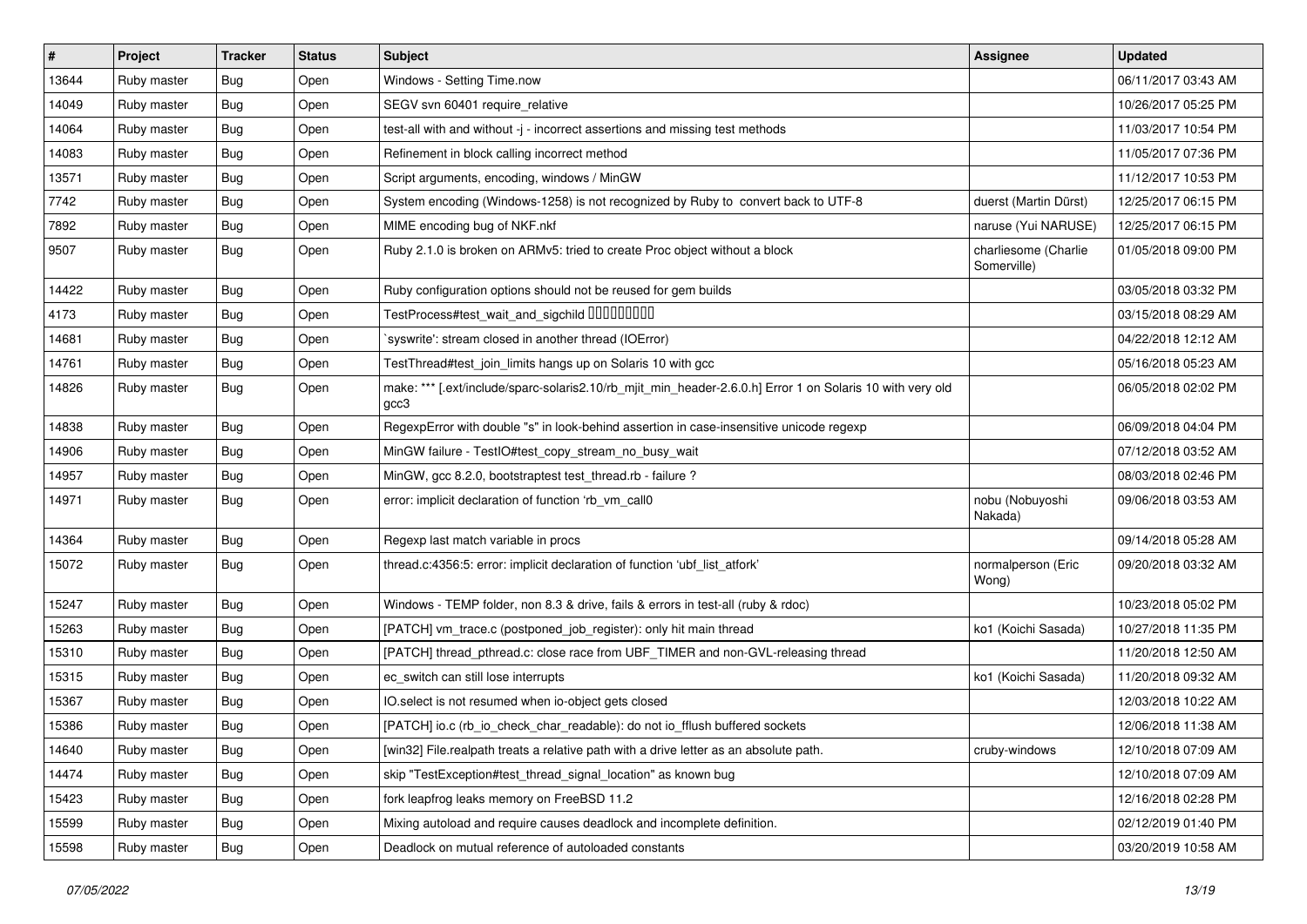| $\vert$ # | Project     | <b>Tracker</b> | <b>Status</b> | <b>Subject</b>                                                                                                                                        | Assignee                      | <b>Updated</b>      |
|-----------|-------------|----------------|---------------|-------------------------------------------------------------------------------------------------------------------------------------------------------|-------------------------------|---------------------|
| 15438     | Ruby master | Bug            | Open          | Threads can't switch faster than TIME QUANTUM (NSEC USEC MSEC)                                                                                        |                               | 03/25/2019 08:53 PM |
| 15764     | Ruby master | Bug            | Open          | Whitespace and control characters should not be permitted in tokens                                                                                   | matz (Yukihiro<br>Matsumoto)  | 04/22/2019 07:48 AM |
| 11174     | Ruby master | Bug            | Open          | threads memory leak                                                                                                                                   | ko1 (Koichi Sasada)           | 06/17/2019 03:17 PM |
| 8444      | Ruby master | Bug            | Open          | Regexp vars \$~ and friends are not thread local                                                                                                      | ko1 (Koichi Sasada)           | 07/30/2019 07:38 AM |
| 10436     | Ruby master | Bug            | Open          | ruby -c and ripper inconsistency: m(&nil) {}                                                                                                          |                               | 08/27/2019 12:08 AM |
| 16145     | Ruby master | Bug            | Open          | regexp match error if mixing /i, character classes, and utf8                                                                                          |                               | 09/06/2019 05:52 AM |
| 16158     | Ruby master | <b>Bug</b>     | Open          | "st" Character Sequence In Regex Look-Behind Causes Illegal Pattern Error When Combined With<br>POSIX Bracket Expressions And Case Insensitivity Flag |                               | 09/17/2019 09:37 AM |
| 16185     | Ruby master | Bug            | Open          | basictest failure on AIX 6.1 for 64bit build                                                                                                          | kanemoto (Yutaka<br>Kanemoto) | 10/15/2019 12:05 AM |
| 16265     | Ruby master | Bug            | Open          | Test (spec) failure using current MSYS2 tools, related to -fstack-protector and possibly<br>D_FORTIFY_SOURCE=2                                        |                               | 12/03/2019 03:09 PM |
| 16288     | Ruby master | Bug            | Open          | Segmentation fault with finalizers, threads                                                                                                           |                               | 12/19/2019 07:46 PM |
| 14418     | Ruby master | Bug            | Open          | ruby 2.5 slow regexp execution                                                                                                                        |                               | 12/29/2019 10:34 AM |
| 12500     | Ruby master | Bug            | Open          | TestProcess#test_aspawn_too_long_path fails on mips with "argument too big"                                                                           |                               | 12/29/2019 10:38 AM |
| 8185      | Ruby master | Bug            | Open          | Thread/fork issue                                                                                                                                     |                               | 12/30/2019 03:00 AM |
| 9435      | Ruby master | Bug            | Open          | Kernel.system problem                                                                                                                                 |                               | 12/30/2019 03:00 AM |
| 10128     | Ruby master | Bug            | Open          | Quoting problem for arguments of Kernel.system, Kernel.exec on Windows                                                                                | cruby-windows                 | 12/30/2019 03:00 AM |
| 10580     | Ruby master | Bug            | Open          | TestProcess#test_deadlock_by_signal_at_forking fails on ARM                                                                                           | akr (Akira Tanaka)            | 12/30/2019 03:00 AM |
| 16493     | Ruby master | Bug            | Open          | TestThreadQueue#test_thr_kill is flaky on AArch64                                                                                                     |                               | 01/09/2020 09:39 AM |
| 14387     | Ruby master | Bug            | Open          | Ruby 2.5 <sup>D</sup> Alpine Linux 000000000000 SystemStackError 00000                                                                                |                               | 04/21/2020 03:13 PM |
| 16905     | Ruby master | Bug            | Open          | Ruby required to build Ruby on Haiku?                                                                                                                 |                               | 05/24/2020 08:08 AM |
| 16927     | Ruby master | Bug            | Open          | String#tr won't return the expected result for some sign with diacritics                                                                              |                               | 06/01/2020 05:24 AM |
| 7840      | Ruby master | Bug            | Open          | -Wdeclaration-after-statement is valid for C/ObjC but not for C++                                                                                     | nobu (Nobuyoshi<br>Nakada)    | 06/02/2020 04:41 PM |
| 16959     | Ruby master | Bug            | Open          | Weakmap has specs and third-party usage despite being a private API                                                                                   |                               | 06/13/2020 08:54 PM |
| 16820     | Ruby master | Bug            | Open          | LEGAL is out of sync                                                                                                                                  |                               | 08/19/2020 11:08 AM |
| 17037     | Ruby master | Bug            | Open          | rounding of Rational#to_f                                                                                                                             |                               | 08/26/2020 03:54 AM |
| 16997     | Ruby master | Bug            | Open          | IO#gets converts some \r\n to \n with universal newline: false                                                                                        |                               | 08/26/2020 05:20 PM |
| 17180     | Ruby master | <b>Bug</b>     | Open          | Ractor and constant referencing                                                                                                                       |                               | 09/20/2020 05:43 PM |
| 11808     | Ruby master | <b>Bug</b>     | Open          | Different behavior between Enumerable#grep and Array#grep                                                                                             | ko1 (Koichi Sasada)           | 10/26/2020 04:36 AM |
| 17159     | Ruby master | Bug            | Open          | extend 'define method' for Ractor                                                                                                                     |                               | 10/29/2020 04:06 PM |
| 17359     | Ruby master | <b>Bug</b>     | Open          | Ractor copy mode is not Ractor-safe                                                                                                                   | ko1 (Koichi Sasada)           | 12/02/2020 05:42 PM |
| 17383     | Ruby master | Bug            | Open          | 3.0 recursion memory speed issues                                                                                                                     |                               | 12/09/2020 05:41 PM |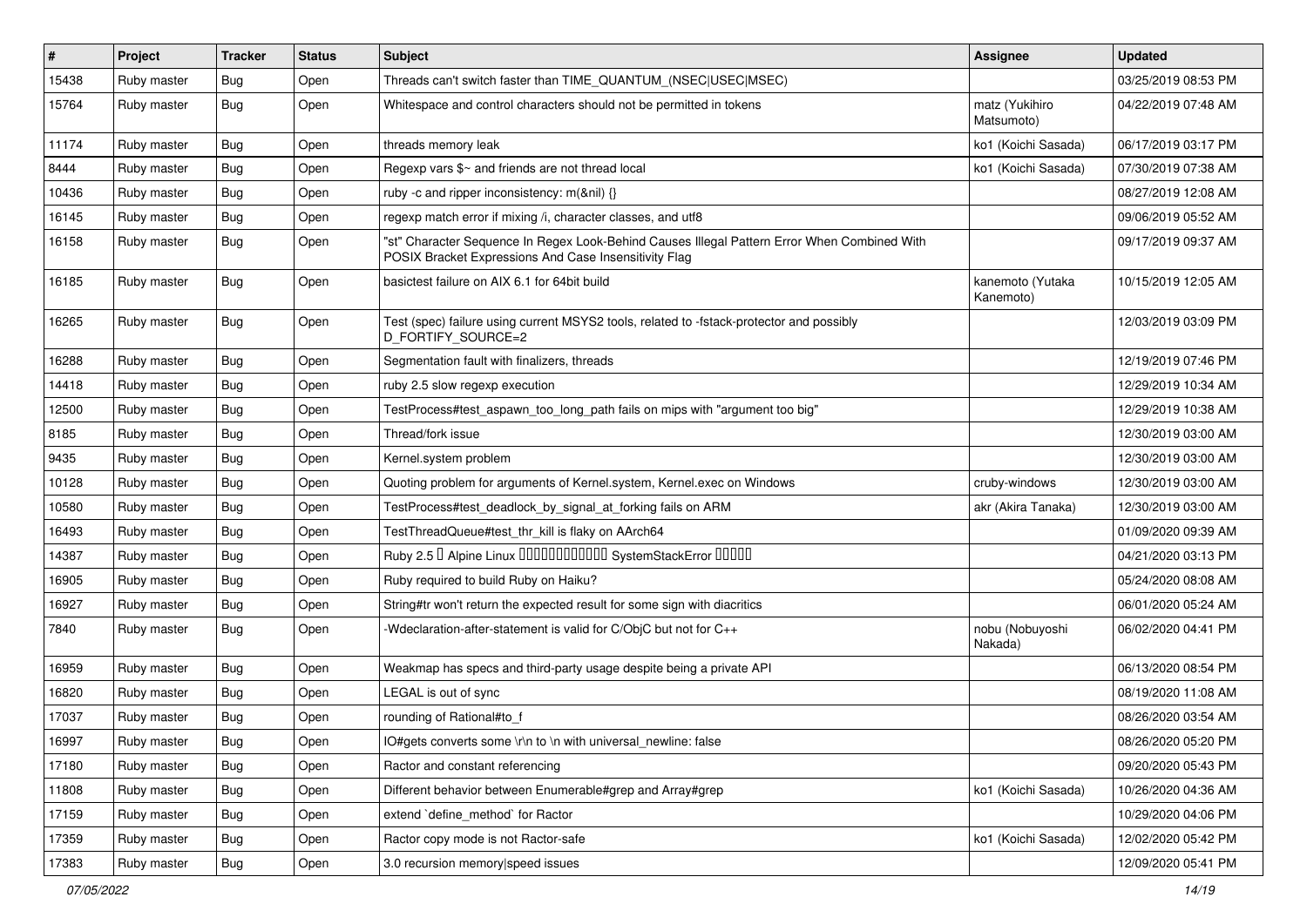| #     | Project     | <b>Tracker</b> | <b>Status</b> | <b>Subject</b>                                                                                                          | <b>Assignee</b>       | <b>Updated</b>      |
|-------|-------------|----------------|---------------|-------------------------------------------------------------------------------------------------------------------------|-----------------------|---------------------|
| 17400 | Ruby master | Bug            | Open          | Incorrect character downcase for Greek Sigma                                                                            | duerst (Martin Dürst) | 12/17/2020 06:56 AM |
| 17337 | Ruby master | Bug            | Open          | Don't embed Ruby build-time configuration in Ruby                                                                       |                       | 12/21/2020 04:17 PM |
| 17506 | Ruby master | Bug            | Open          | Ractor isolation broken by ThreadGroup                                                                                  |                       | 01/03/2021 08:05 PM |
| 17373 | Ruby master | Bug            | Open          | Ruby 3.0 is slower at Discourse bench than Ruby 2.7                                                                     |                       | 01/04/2021 06:47 AM |
| 17513 | Ruby master | Bug            | Open          | Methods of shareable objects and UnboundMethods should be shareable                                                     | ko1 (Koichi Sasada)   | 01/06/2021 08:53 PM |
| 17420 | Ruby master | Bug            | Open          | Unsafe mutation of \$" when doing non-RubyGems require in Ractor                                                        | ko1 (Koichi Sasada)   | 01/07/2021 01:23 PM |
| 17531 | Ruby master | Bug            | Open          | did_you_mean` not Ractor friendly                                                                                       | ko1 (Koichi Sasada)   | 01/29/2021 08:48 AM |
| 17543 | Ruby master | Bug            | Open          | Ractor isolation broken by `self` in shareable proc                                                                     | ko1 (Koichi Sasada)   | 01/29/2021 03:06 PM |
| 17646 | Ruby master | Bug            | Open          | Check for `__builtin_mul_overflow` with `long long` arguments                                                           |                       | 02/19/2021 06:19 PM |
| 14480 | Ruby master | Bug            | Open          | miniruby crashing when compiled with -O2 or -O1 on aarch64                                                              |                       | 02/23/2021 10:35 AM |
| 17667 | Ruby master | Bug            | Open          | Module#name needs synchronization                                                                                       | ko1 (Koichi Sasada)   | 03/02/2021 07:31 AM |
| 16810 | Ruby master | Bug            | Open          | ruby segfaults on s390x with musl libc                                                                                  |                       | 03/05/2021 01:38 AM |
| 17680 | Ruby master | Bug            | Open          | tab completion no longer works on irb3.0                                                                                |                       | 03/13/2021 08:06 AM |
| 17142 | Ruby master | Bug            | Open          | Ruby fails to build in AIX                                                                                              |                       | 03/20/2021 07:08 AM |
| 17354 | Ruby master | Bug            | Open          | Module#const_source_location is misleading for constants awaiting autoload                                              |                       | 03/26/2021 05:56 PM |
| 12689 | Ruby master | Bug            | Open          | Thread isolation of $$~$ and $$$                                                                                        |                       | 04/01/2021 08:51 PM |
| 11230 | Ruby master | <b>Bug</b>     | Open          | Should rb_struct_s_members() be public API?                                                                             |                       | 04/17/2021 05:06 PM |
| 17817 | Ruby master | Bug            | Open          | --jit outputs ./tmp/_ruby_mjit_*.h: No such file or directory on with TMP                                               |                       | 04/22/2021 11:57 AM |
| 17792 | Ruby master | Bug            | Open          | make notes and make test fail with Ruby3.0.1p64 RaspberryPI 4B Ubuntu 20.10 ARM64                                       |                       | 05/23/2021 08:23 PM |
| 17926 | Ruby master | Bug            | Open          | spec/ruby/core/file/atime_spec.rb: a random failing test on Travis ppc64le                                              |                       | 06/02/2021 04:35 PM |
| 17925 | Ruby master | Bug            | Open          | Pattern matching syntax using semicolon one-line                                                                        |                       | 06/04/2021 03:08 PM |
| 17989 | Ruby master | Bug            | Open          | Case insensitive Regexps do not handle characters with overlapping case foldings                                        |                       | 06/15/2021 11:43 AM |
| 17990 | Ruby master | Bug            | Open          | Inconsistent behavior of Regexp quantifiers over characters with complex case foldings                                  |                       | 06/15/2021 11:59 AM |
| 17999 | Ruby master | <b>Bug</b>     | Open          | TestMethod#test_zsuper intermittent timeout error on raspbian10-aarch64 CI                                              |                       | 06/18/2021 01:33 AM |
| 14582 | Ruby master | Bug            | Open          | Unable to use `method_entry` and `method_return` tracing probes since 2.5                                               |                       | 06/18/2021 06:08 PM |
| 18009 | Ruby master | Bug            | Open          | Regexps \w and \W with /i option and /u option produce inconsistent results under nested negation and<br>intersection   |                       | 06/28/2021 09:09 AM |
| 18010 | Ruby master | Bug            | Open          | Character class with single character gets case-folded with following string                                            |                       | 06/28/2021 09:30 AM |
| 18012 | Ruby master | <b>Bug</b>     | Open          | Case-insensitive character classes can only match multiple code points when top-level character class is<br>not negated |                       | 06/29/2021 08:35 AM |
| 18013 | Ruby master | <b>Bug</b>     | Open          | Unexpected results when mxiing negated character classes and case-folding                                               |                       | 06/29/2021 12:05 PM |
| 17931 | Ruby master | Bug            | Open          | Compile fails setup option nodynamic                                                                                    |                       | 07/07/2021 08:51 AM |
| 15993 | Ruby master | <b>Bug</b>     | Open          | 'require' doesn't work if there are Cyrillic chars in the path to Ruby dir                                              |                       | 07/09/2021 04:08 PM |
| 18002 | Ruby master | <b>Bug</b>     | Open          | s390x: Tests failing without LC_ALL env                                                                                 | jaruga (Jun Aruga)    | 07/12/2021 04:30 PM |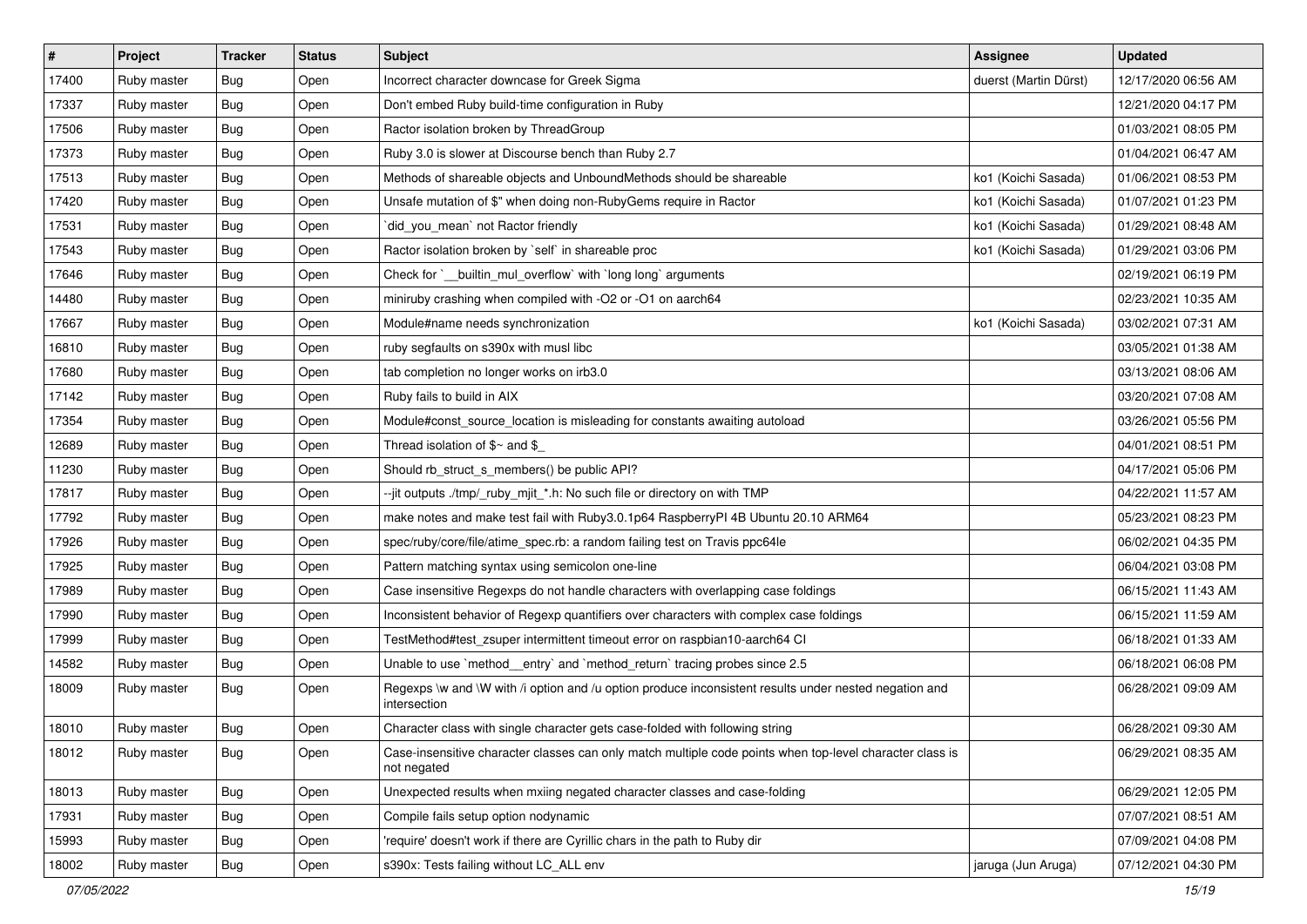| $\pmb{\#}$ | Project     | <b>Tracker</b> | <b>Status</b> | <b>Subject</b>                                                                                                                    | <b>Assignee</b>               | <b>Updated</b>      |
|------------|-------------|----------------|---------------|-----------------------------------------------------------------------------------------------------------------------------------|-------------------------------|---------------------|
| 18058      | Ruby master | Bug            | Open          | 3.1.0-dev with MJIT enabled Zlib::BufError during `gem install`                                                                   | k0kubun (Takashi<br>Kokubun)  | 08/02/2021 08:31 PM |
| 18080      | Ruby master | Bug            | Open          | Syntax error on one-line pattern matching                                                                                         |                               | 08/18/2021 12:38 AM |
| 18036      | Ruby master | Bug            | Open          | Pthread fibers become invalid on fork - different from normal fibers.                                                             | ioquatix (Samuel<br>Williams) | 08/19/2021 07:05 AM |
| 15428      | Ruby master | Bug            | Open          | Refactor Proc#>> and #<<                                                                                                          |                               | 08/20/2021 06:31 PM |
| 18129      | Ruby master | Bug            | Open          | Ractor-incompatible global variables can be accessed through alias                                                                |                               | 08/23/2021 10:08 PM |
| 17722      | Ruby master | Bug            | Open          | define_method with shareable results in "defined in a different Ractor"                                                           |                               | 08/24/2021 12:03 PM |
| 16492      | Ruby master | Bug            | Open          | TestBugReporter#test_bug_reporter_add test failures                                                                               | jaruga (Jun Aruga)            | 08/24/2021 01:12 PM |
| 18131      | Ruby master | Bug            | Open          | addr2line.c: Some inlined functions mistakenly shown                                                                              |                               | 08/24/2021 07:59 PM |
| 18144      | Ruby master | Bug            | Open          | Timeout not working while regular expression match is running                                                                     |                               | 09/02/2021 07:08 AM |
| 18152      | Ruby master | Bug            | Open          | Fix theoretical bug with signals + qsort                                                                                          |                               | 09/08/2021 03:38 PM |
| 17878      | Ruby master | Bug            | Open          | bootstraptest/test_ractor.rb:224 a random failing test with "The outgoing-port is already closed<br>(Ractor::ClosedError)"        |                               | 09/13/2021 01:10 PM |
| 17617      | Ruby master | Bug            | Open          | When a Ractor's incoming port is closed, Ractor.receive_if does not raise Ractor::ClosedError, but<br>instead blocks indefinitely | ko1 (Koichi Sasada)           | 09/14/2021 01:40 AM |
| 17624      | Ruby master | Bug            | Open          | Ractor, receive is not thread-safe                                                                                                | ko1 (Koichi Sasada)           | 09/14/2021 01:40 AM |
| 18119      | Ruby master | Bug            | Open          | Ractor crashes when instantiating classes                                                                                         | ko1 (Koichi Sasada)           | 09/14/2021 01:42 AM |
| 18186      | Ruby master | Bug            | Open          | SEGV with system command - MinGW?                                                                                                 |                               | 09/22/2021 03:20 PM |
| 10416      | Ruby master | Bug            | Open          | Create mechanism for updating of Unicode data files downstreams when we want                                                      | nobu (Nobuyoshi<br>Nakada)    | 10/08/2021 06:40 AM |
| 17774      | Ruby master | Bug            | Open          | Quantified empty group causes regex to fail                                                                                       |                               | 10/13/2021 04:43 PM |
| 17146      | Ruby master | Bug            | Open          | Queue operations are allowed after it is frozen                                                                                   |                               | 10/20/2021 08:32 PM |
| 18258      | Ruby master | Bug            | Open          | Ractor shareable? can be slow and mutates internal object flags.                                                                  | ko1 (Koichi Sasada)           | 10/21/2021 08:58 AM |
| 18255      | Ruby master | Bug            | Open          | ioctl zeroes the last buffer byte                                                                                                 |                               | 10/25/2021 08:13 AM |
| 18269      | Ruby master | Bug            | Open          | trace_opt_not and trace_opt_regexpmatch2 insns are indistinguishable                                                              |                               | 11/12/2021 07:44 AM |
| 18338      | Ruby master | Bug            | Open          | Encoding.default_external = Encoding::UTF_16BE may add a wrongly-encoded string to<br>\$LOADED_FEATURES                           |                               | 11/15/2021 07:32 AM |
| 18359      | Ruby master | Bug            | Open          | [Windows MinGW] warning Please include winsock2.h before windows.h                                                                |                               | 11/23/2021 05:07 PM |
| 18379      | Ruby master | Bug            | Open          | [CI] Windows mingw/ucrt - test-all timeout failures                                                                               |                               | 12/02/2021 02:23 AM |
| 18073      | Ruby master | Bug            | Open          | test/ruby/test_jit.rb: "error: invalid use of '_builtin_va_arg_pack ()"" on Ruby 2.7.4 on gcc 4.8.5                               |                               | 12/03/2021 03:04 PM |
| 18393      | Ruby master | <b>Bug</b>     | Open          | TestReadline#test_interrupt_in_other_thread fails on armv7hl                                                                      |                               | 12/07/2021 02:03 PM |
| 16920      | Ruby master | <b>Bug</b>     | Open          | TestThread#test_signal_at_join fails on aarch64                                                                                   |                               | 12/07/2021 02:17 PM |
| 17799      | Ruby master | <b>Bug</b>     | Open          | Seg fault in rb_class_clear_method_cache                                                                                          |                               | 12/09/2021 05:39 AM |
| 18412      | Ruby master | <b>Bug</b>     | Open          | Segfault in test_ractor.rb                                                                                                        |                               | 12/17/2021 04:23 AM |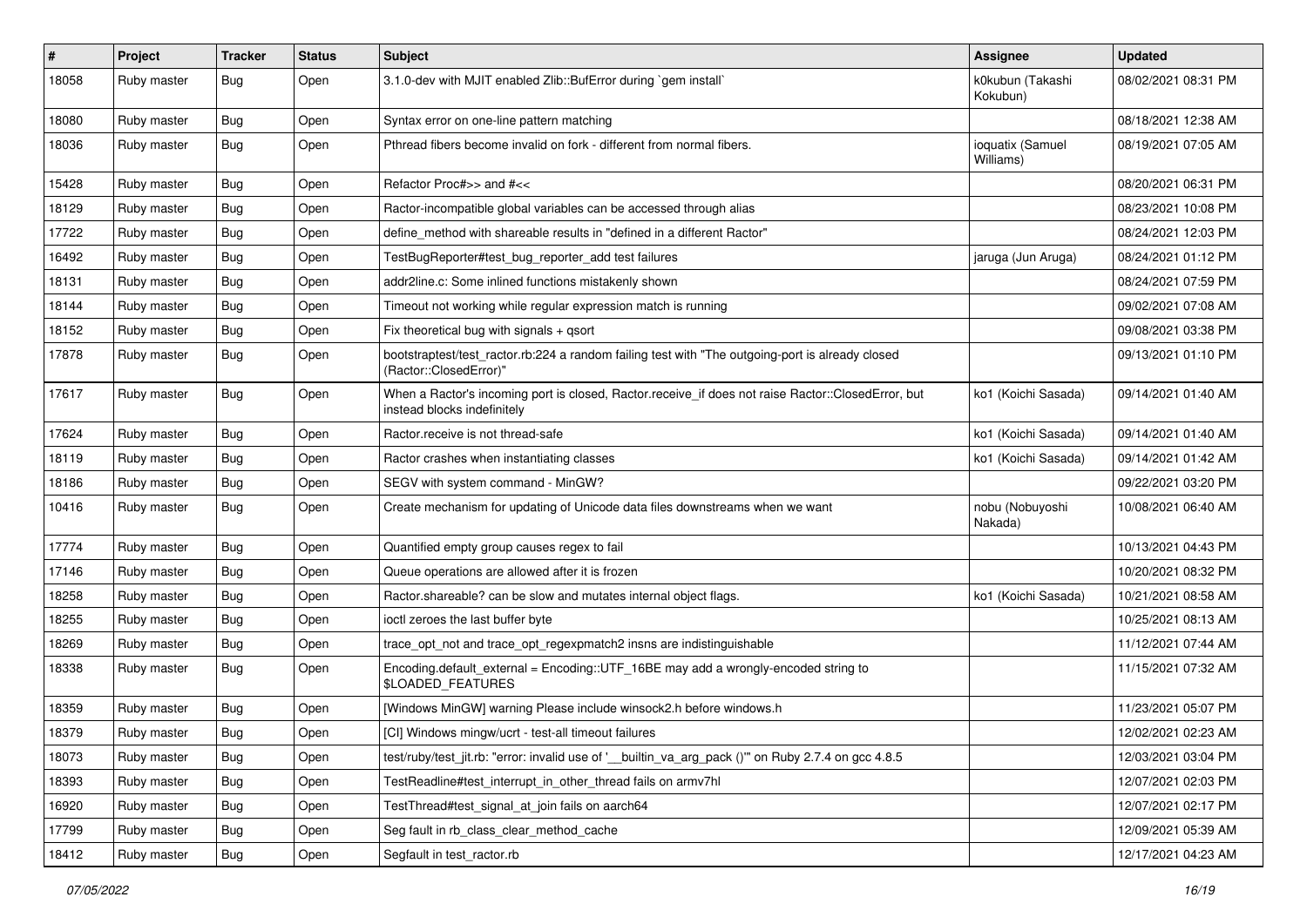| $\vert$ # | Project     | <b>Tracker</b> | <b>Status</b> | <b>Subject</b>                                                                                                          | <b>Assignee</b>              | <b>Updated</b>      |
|-----------|-------------|----------------|---------------|-------------------------------------------------------------------------------------------------------------------------|------------------------------|---------------------|
| 18413     | Ruby master | Bug            | Open          | Segfault in `ripper/lexer.rb`                                                                                           |                              | 12/17/2021 04:49 PM |
| 18380     | Ruby master | Bug            | Open          | TestAddressResolve#test_socket_getnameinfo_domain_blocking test failures                                                |                              | 12/21/2021 04:22 PM |
| 18456     | Ruby master | Bug            | Open          | rdoc non-determinism: module includes can be added once or twice to generated .ri                                       |                              | 01/01/2022 11:16 PM |
| 18132     | Ruby master | Bug            | Open          | TODO: fix ccan/list thread safety                                                                                       |                              | 01/02/2022 08:22 AM |
| 18457     | Ruby master | Bug            | Open          | ruby 2.7.5 fiddle/types.rb use uint32_t but fiddle/cparser.rb lacks uint32_t                                            |                              | 01/03/2022 01:00 PM |
| 18454     | Ruby master | Bug            | Open          | YJIT slowing down key Discourse benchmarks                                                                              |                              | 01/04/2022 08:45 AM |
| 18277     | Ruby master | Bug            | Open          | buffer error (Zlib::BufError) in Zlib::Deflate#deflate when using MJIT                                                  | k0kubun (Takashi<br>Kokubun) | 01/05/2022 03:04 PM |
| 18473     | Ruby master | Bug            | Open          | Raw data in Socket:: Option#inspect on Amazon Linux 2                                                                   |                              | 01/11/2022 02:13 PM |
| 18472     | Ruby master | Bug            | Open          | rb_w32_map_errno is not found on Ruby-3.1.0                                                                             |                              | 01/13/2022 09:59 AM |
| 18492     | Ruby master | Bug            | Open          | `rb_rescue2` inside `rb_protect` segfaults on Windows                                                                   |                              | 01/14/2022 03:17 PM |
| 18429     | Ruby master | Bug            | Open          | Configure ruby-3.0.3 on Solaris 10 Unknown keyword 'URL' in './ruby.tmp.pc'                                             |                              | 01/18/2022 09:15 PM |
| 18506     | Ruby master | Bug            | Open          | make and make install rebuild items every time unnecessarily - sometimes causing races in parallel<br>installs          |                              | 01/21/2022 01:46 PM |
| 18510     | Ruby master | Bug            | Open          | Unexpected waiting for console when starting ruby on windows                                                            |                              | 01/23/2022 02:53 PM |
| 18507     | Ruby master | Bug            | Open          | Incorrect target_os detection in configure script                                                                       |                              | 01/25/2022 08:57 AM |
| 18518     | Ruby master | Bug            | Open          | NoMemoryError + [FATAL] failed to allocate memory for twice 1 << large                                                  |                              | 01/28/2022 01:40 PM |
| 11064     | Ruby master | Bug            | Open          | #singleton_methods for objects with special singleton_class returns an empty array                                      |                              | 01/31/2022 05:02 AM |
| 17263     | Ruby master | Bug            | Open          | Fiber context switch degrades with number of fibers, limit on number of fibers                                          |                              | 01/31/2022 02:47 PM |
| 18257     | Ruby master | Bug            | Open          | rb_mRubyVMFrozenCore is broken by GC run                                                                                |                              | 02/10/2022 12:36 PM |
| 18601     | Ruby master | Bug            | Open          | Invalid byte sequences in Big5 encodings                                                                                | duerst (Martin Dürst)        | 02/23/2022 07:59 AM |
| 18476     | Ruby master | Bug            | Open          | Call to require stuck forever after receiving EAGAIN on writev when running with zeus                                   |                              | 02/28/2022 02:55 PM |
| 18616     | Ruby master | Bug            | Open          | Error with clang(1) on MacOS due to _declspec()                                                                         |                              | 03/09/2022 10:50 AM |
| 18580     | Ruby master | Bug            | Open          | Range#include? inconsistency for beginless String ranges                                                                |                              | 03/09/2022 10:22 PM |
| 18623     | Ruby master | Bug            | Open          | make runnable' does not work                                                                                            | nobu (Nobuyoshi<br>Nakada)   | 03/16/2022 01:28 AM |
| 18614     | Ruby master | Bug            | Open          | Error (busy loop) in<br>TestGemCommandsSetupCommand#test_destdir_flag_does_not_try_to_write_to_the_default_gem_hom<br>e | hsbt (Hiroshi SHIBATA)       | 03/17/2022 01:03 AM |
| 18651     | Ruby master | Bug            | Open          | oob access in CP51932 -> CP50220 transcoder                                                                             | akr (Akira Tanaka)           | 03/23/2022 01:17 PM |
| 18553     | Ruby master | <b>Bug</b>     | Open          | Memory leak on compiling method call with kwargs                                                                        | ko1 (Koichi Sasada)          | 03/23/2022 09:34 PM |
| 18661     | Ruby master | <b>Bug</b>     | Open          | Net::HTTP behavior changed between 2.6 and 3.1 on windows.                                                              |                              | 03/25/2022 01:57 PM |
| 18666     | Ruby master | <b>Bug</b>     | Open          | No rule to make target 'yaml/yaml.h', needed by 'api.o'                                                                 | hsbt (Hiroshi SHIBATA)       | 03/29/2022 11:17 AM |
| 18396     | Ruby master | <b>Bug</b>     | Open          | An unexpected "hash value omission" syntax error when without parentheses call expr follows                             |                              | 03/29/2022 09:58 PM |
| 18247     | Ruby master | Bug            | Open          | weird results for `Array#slice` or `Array#[]` with argument of type `Enumerator::ArithmeticSequence`                    |                              | 03/30/2022 11:05 PM |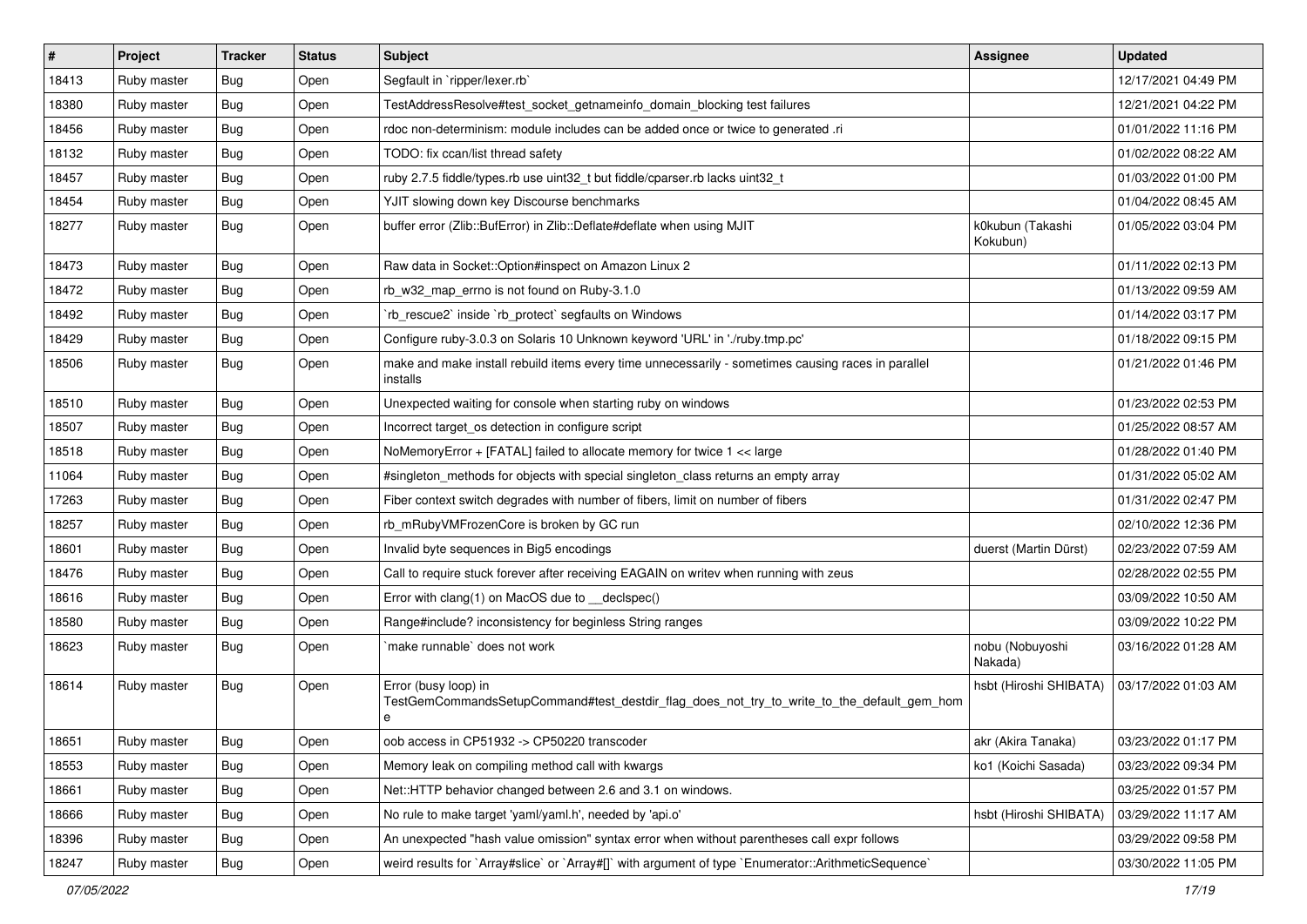| $\sharp$ | Project     | <b>Tracker</b> | <b>Status</b> | <b>Subject</b>                                                                      | Assignee               | <b>Updated</b>      |
|----------|-------------|----------------|---------------|-------------------------------------------------------------------------------------|------------------------|---------------------|
| 18605    | Ruby master | Bug            | Open          | Fails to run on (newer) 32bit Windows with ucrt                                     |                        | 04/01/2022 07:52 AM |
| 18674    | Ruby master | Bug            | Open          | Build failure `make up` with WSL2                                                   |                        | 04/01/2022 08:51 AM |
| 18455    | Ruby master | Bug            | Open          | IO#close` has poor performance and difficult to understand semantics.               |                        | 04/04/2022 02:02 AM |
| 18686    | Ruby master | Bug            | Open          | Regexp supporting unexpected age properties in Ruby < 3.2                           |                        | 04/08/2022 06:52 PM |
| 18733    | Ruby master | Bug            | Open          | Ruby GC problems cause performance issue with Ractor                                |                        | 04/15/2022 09:13 AM |
| 18738    | Ruby master | Bug            | Open          | IRB can't recognize heredoc after words                                             |                        | 04/18/2022 12:00 AM |
| 18743    | Ruby master | Bug            | Open          | Enumerator#next / peek re-use each others stacktraces                               |                        | 04/19/2022 02:42 PM |
| 18567    | Ruby master | <b>Bug</b>     | Open          | Depending on default gems in stdlib gems when not needed considered harmful         | hsbt (Hiroshi SHIBATA) | 04/21/2022 04:45 PM |
| 18622    | Ruby master | Bug            | Open          | const_get still looks in Object, while lexical constant lookup no longer does       |                        | 04/22/2022 11:26 AM |
| 18737    | Ruby master | Bug            | Open          | Windows 'require' is case independent                                               |                        | 04/22/2022 06:18 PM |
| 18731    | Ruby master | Bug            | Open          | Parallel test-all sometimes does not run at all some tests                          |                        | 04/23/2022 12:58 PM |
| 18740    | Ruby master | Bug            | Open          | Use of rightward assignment changes line number needed for line-targeted TracePoint |                        | 04/27/2022 09:56 AM |
| 18759    | Ruby master | Bug            | Open          | snapshot-ruby_2_7: test failure on macos-12                                         |                        | 04/28/2022 12:18 AM |
| 18758    | Ruby master | Bug            | Open          | Ruby fails to build on M1 Mac when x86 Homebrew is installed                        |                        | 04/28/2022 03:19 PM |
| 18760    | Ruby master | Bug            | Open          | Ractors vs "skynet" microbenchmark                                                  |                        | 05/02/2022 11:36 PM |
| 18764    | Ruby master | Bug            | Open          | Build Error when Using msys2-mingw64 and Ruby 3.2                                   |                        | 05/10/2022 06:48 AM |
| 18763    | Ruby master | Bug            | Open          | The configure option "--with-openssl-dir" has lower precedence than pkg-config      |                        | 05/11/2022 11:39 AM |
| 18784    | Ruby master | Bug            | Open          | `FileUtils.rm_f` and `FileUtils.rm_rf` should not mask exceptions                   |                        | 05/16/2022 09:04 AM |
| 18789    | Ruby master | Bug            | Open          | make test-bundled-gems failed after make install                                    |                        | 05/18/2022 01:01 AM |
| 18751    | Ruby master | Bug            | Open          | Regression on master for Method#== when comparing public with private method        |                        | 05/18/2022 01:27 AM |
| 18782    | Ruby master | <b>Bug</b>     | Open          | Race conditions in autoload when loading the same feature with multiple threads.    |                        | 05/18/2022 09:22 PM |
| 18783    | Ruby master | Bug            | Open          | OptionParser should recognize "-" as an optional argument                           |                        | 05/19/2022 12:15 AM |
| 9409     | Ruby master | Bug            | Open          | Cygwin I "filesystem" I encoding IIIIIIIIIIIII                                      | cruby-cygwin           | 05/19/2022 08:20 AM |
| 11840    | Ruby master | Bug            | Open          | Error with "make check" on Cygwin                                                   | cruby-cygwin           | 05/19/2022 08:20 AM |
| 15097    | Ruby master | Bug            | Open          | Gem install fails on Ruby 2.5.1 with Cygwin (get_dns_server_list undefined)         | cruby-cygwin           | 05/19/2022 08:20 AM |
| 15334    | Ruby master | Bug            | Open          | child_info_fork::abort: address space needed by 'emoji_iso2022_kddi.so' on cygwin   | cruby-cygwin           | 05/19/2022 08:20 AM |
| 17996    | Ruby master | Bug            | Open          | Cygwin: thread + pipe behavior since Ruby 2.6                                       | cruby-cygwin           | 05/19/2022 08:20 AM |
| 16829    | Ruby master | <b>Bug</b>     | Open          | Exceptions raised from within an enumerated method lose part of their stacktrace    |                        | 05/20/2022 07:25 PM |
| 18797    | Ruby master | Bug            | Open          | Third argument to Regexp.new is a bit broken                                        |                        | 05/23/2022 10:11 AM |
| 18799    | Ruby master | <b>Bug</b>     | Open          | Refinement#import_methods vs attr_reader                                            |                        | 05/25/2022 06:50 AM |
| 18804    | Ruby master | <b>Bug</b>     | Open          | Invalid line number for putnil instruction                                          |                        | 05/25/2022 09:22 AM |
| 18805    | Ruby master | Bug            | Open          | IO::Buffer is inconsistent when returning a string from an empty buffer             |                        | 05/25/2022 12:45 PM |
| 18678    | Ruby master | <b>Bug</b>     | Open          | Crash on Mac - vm_call0_cfunc_with_frame                                            |                        | 05/26/2022 05:40 PM |